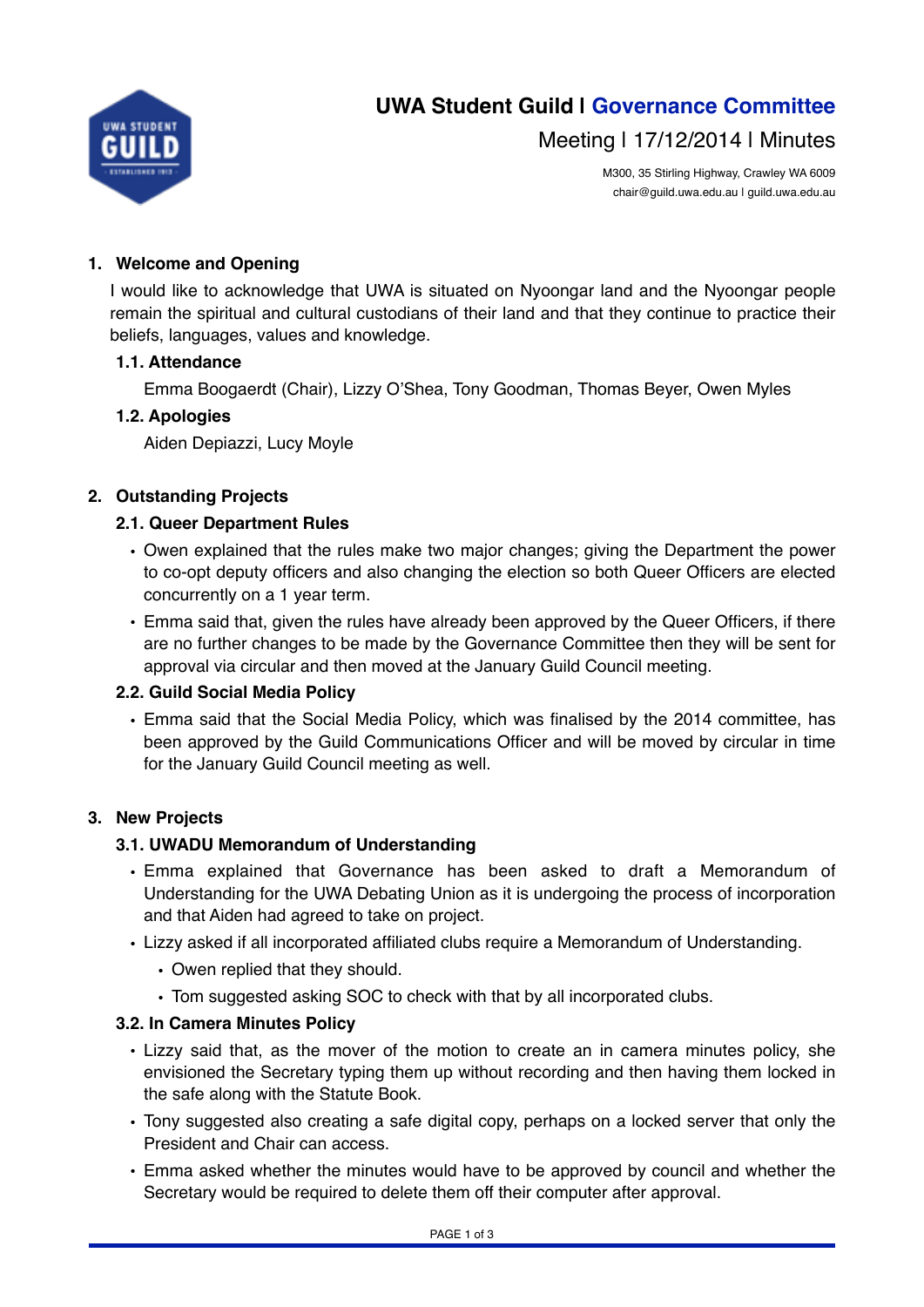- Tony replied that his understanding of in camera minutes would be that they are notes which do not need to be approved, as currently nothing in camera is approved. It would also be expected that the Secretary would not keep a copy of the minutes.
- Lizzy said that she would ask other campuses about their policy and procedures.

# **4. Election Regulations**

- Owen explained that after the last election the Commissioner said that the Guild's election regulations were not fully enforceable. Issues were that the WAEC cannot enforce any punishments in terms of campaigners misleading voters and should have no power to edit or censor content and also that the structure of the Election Committee made no sense as the Commissioner interpreted his powers as giving him the ability to intervene at any time and didn't need to wait for the 'tribunal'.
- Lizzy suggested the possibility of introducing a Code of Conduct that candidates sign on to.
	- Owen responded that the Commissioner didn't have a problem with that idea but said that the WAEC might not be able to enforce it.
- Lizzy also suggested making the UWA Guild Elections 'closed campus'.
- Tom suggested making group agents accountable for the actions of candidates.
	- Owen responded saying that still doesn't fix the problem of the regs being unenforceable.
- Tony proposed inviting an independent third party to run an election newspaper which would be able to fact check.
	- Emma responded saying that would probably be too difficult to administrate and that students probably wouldn't read it.
- Owen explained that the WAEC believes that anything that happens outside the polling booth shouldn't be their concern and that they are willing to enforce spending limits but that's all.
- Tony asked Emma if she had a chance to speak to other campus reps about their regs.
	- Emma responded that she had but all the feedback had been quite negative.
- Tony suggested that the best way to proceed might be to begin writing the regs as we want them and then seeing if we can find a body to enforce them.
	- Emma expressed concern that we might not be able to find a body to run the elections if the WAEC doesn't think they are enforceable and that it might be wise to get legal advice before getting too far into the project.
- Tony said that it would be a good idea to get a mid-top tier law firm to look over the regulations in order to assist the committee and also give the regulations more credibility when they are presented for approval at Senate.
- Emma asked what changes had been drafted in the last year.
	- Owen replied that they were mainly pertaining to the spending cap and online campaigning. Hopefully some of the changes can be used in the new regulations too.
- Tom suggested that, based on the aim to get the regulations passed through the April Senate meeting, a draft should be completed by mid-February.
- Tony said that he would investigate potential private companies to run the election and also meet with the WAEC again to get the list of what changes they recommend.

# **5. Guild Regulations**

• Lizzy explained that the Senate passed all the Guild regulations except for the discipline regs and that something needs to be included to cover discipline.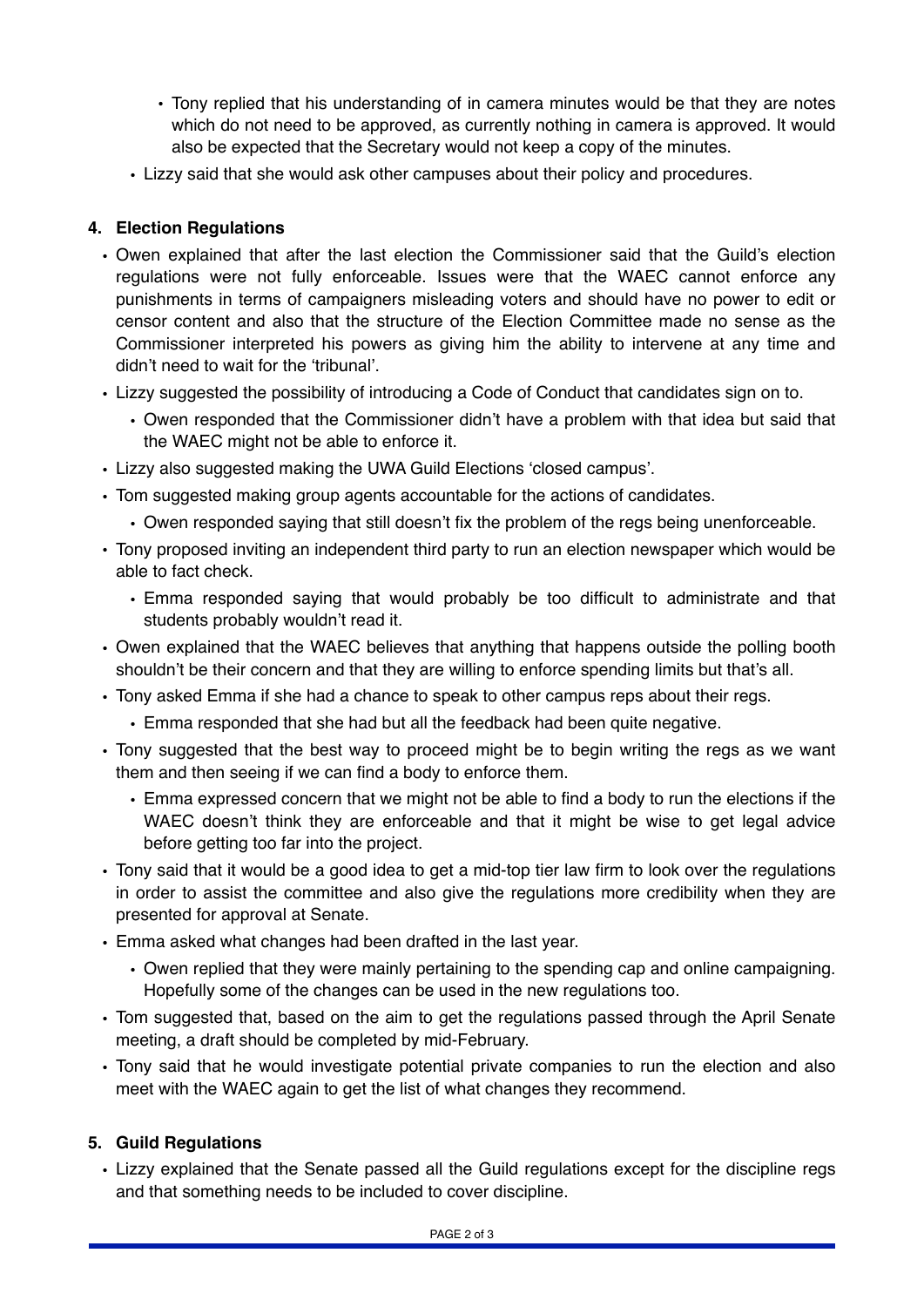# **6. Executive Officer and Committee Members**

- Emma asked Tony if he had any suggestions for staff members to act as the Executive Officer.
	- Tony replied that the Guild is employing an Executive Assistant and that they would be good for the role.
- Emma suggested that most of the 3 student representatives be law students as in the past they had worked well on the committee and asked that if anyone has suggestions to ask them to get in touch.

## **7. General Business**

Nil.

## **8. Next Meeting**

Date of next meeting TBD.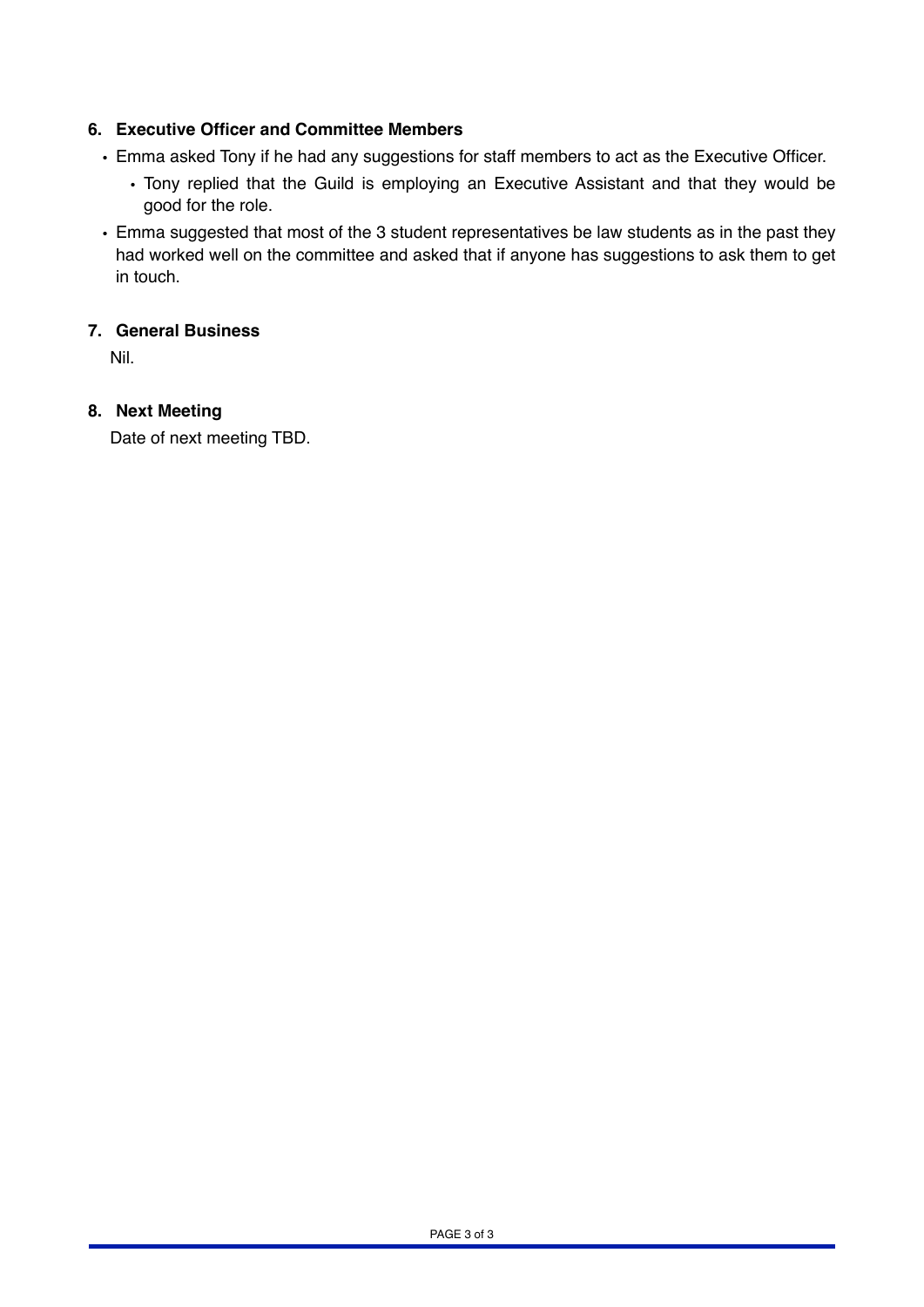

Meeting | 28/01/2014 | Minutes

M300, 35 Stirling Highway, Crawley WA 6009 chair@guild.uwa.edu.au | guild.uwa.edu.au

# **1. Welcome and Opening**

I would like to acknowledge that UWA is situated on Nyoongar land and the Nyoongar people remain the spiritual and cultural custodians of their land and that they continue to practice their beliefs, languages, values and knowledge. I would also like to acknowledge the Nanticoke tribe who originally inhabited the land on which Washington, DC is situated.

## **1.1. Attendance**

Emma Boogaerdt (Chair), Tony Goodman, Thomas Beyer, Owen Myles, Lucy Moyle, Cassie Lendich

#### **1.2. Apologies**

Lizzy O'Shea

## **1.3. Absent**

Aiden Depiazzi

# **2. Confirmation of Previous Minutes**

# **2.1. Meeting 17th December 2014**

*Moved: Emma Boogaerdt Seconded: Lizzy O'Shea* **Passed unanimously.** 

- **3. Business Arising from Previous Minutes**
	- Nil.

# **4. Guild Election Regulations**

# **4.1. Update from WAEC**

- Emma updated everyone on the recommendations made by the WAEC. The Election Committee and Tribunal will no longer exist as they fulfil no purpose beyond the role the Commissioner is already serving. The Commissioner has decided that the Returning Officer should have no powers to edit any content, even if it is factually inaccurate or misleading, as that would be violating 'free speech'. The RO's role is only to approve material based on form and location. Any instances considered to be defamation have to be dealt with in court. Using a Code of Conduct to regulate behaviour could be a good alternative if it was based on the UWA Charter of Student Rights. The RO is not able to carry out any discipline procedures during the election, only disqualify candidates after the election has occurred.
- Tony added that the WAEC are mainly concerned with format and aren't gong to police content. No punishment is able to be handed out during the election as it would 'influence' the outcome. Idea is to make the Group Agent and President more accountable for the material so if anything defamatory or misleading is printed then they can be taken to court and have personal liability. This would hopefully dissuade people from using false information on their materials.
- Cassie asked how that would affect online campaigning.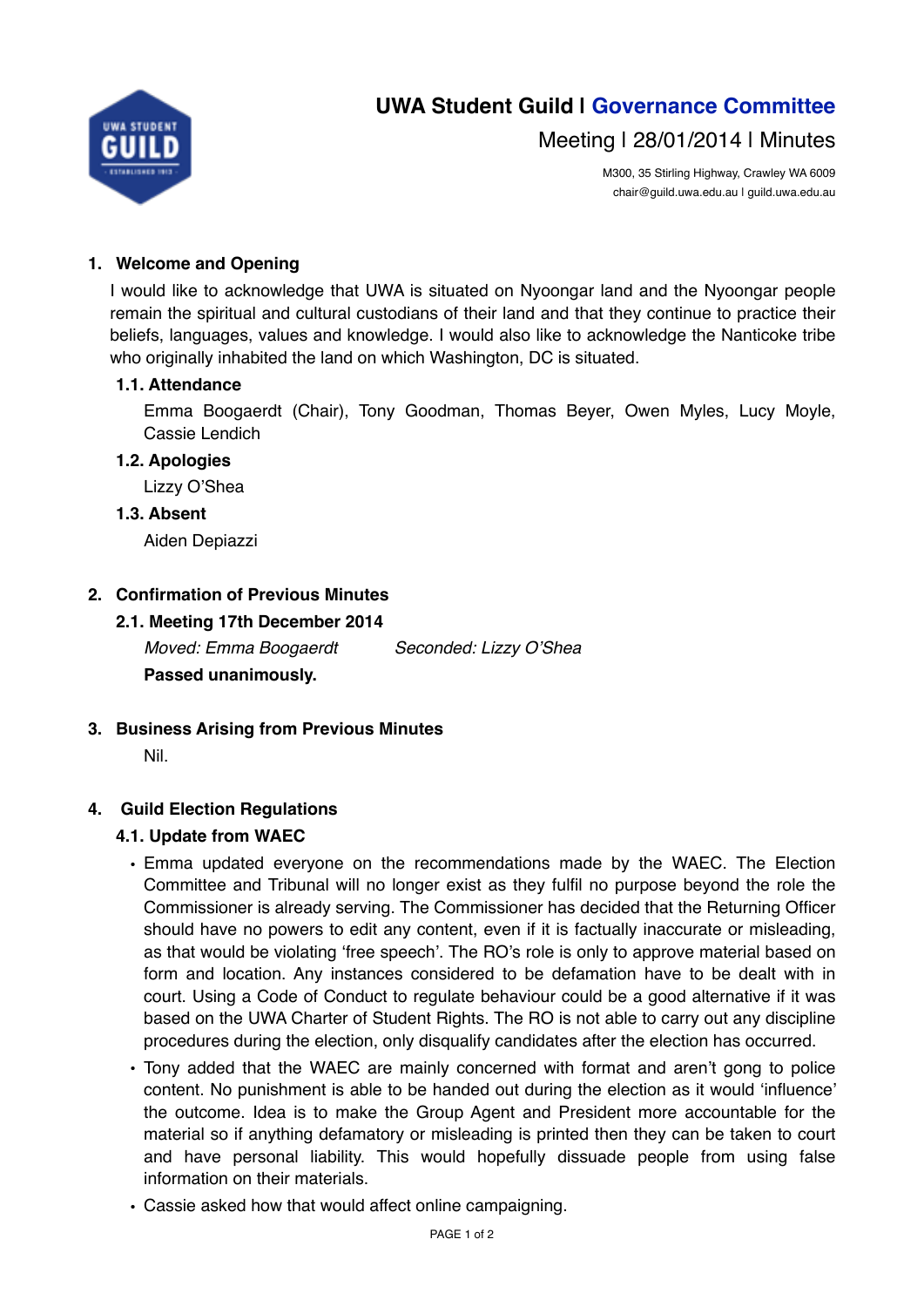- Emma replied that the idea is that candidate's can't comment on the material of other candidates but that there would be no restriction on what pages could be made and that the WAEC suggested them as a recourse against misleading/incorrect material.
- Tom asked if there would be a right of reply for the Guild.
	- Owen replied that the Guild would have to take a ticket/individual to court for defamation.
- Tom asked if it was possible to get another organisation to carry out the election.
	- Tony replied that he hasn't been able to find a credible alternative at this stage. Given the university's reputation is also at stake they might be willing to step in.

#### **4.2. Code of Conduct/Discipline Procedures**

- Emma explained that a good way for being able to punish candidates without going to court would be to make all candidates sign a Code of Conduct, similar to the Charter of Student Rights, which all UWA students have already agreed to. Breeches of the code could then be referred to a Guild Discipline committee. The main difference between this and what is currently in place would be that all discipline procedures would have to occur after the election has finished.
- Lucy asked if the ticket as a whole would be held responsible.
	- Emma replied that it would be only individuals, but that the Group Agent and Presidential Candidate would be held responsible for offences by the ticket as a whole.
	- Tom asked what would happen if an individual "sacrificed themselves" for the ticket.
		- Cassie replied that a lot of this will have to rely on the fact that by behaving badly individuals will bring scrutiny on themselves.
		- Emma added that even if it didn't affect the election outcome that individual could still be disciplined by the university for breaking the charter.
- Tony said that it is important to open a dialogue with the university if the Charter and university discipline body are used.
	- Owen added that this is his preferred option to a Guild discipline committee as it is already in place.
		- Emma said that she agreed as having Guild staff or student reps was likely to cause a conflict of interest.
		- Tom added that it is important to ensure that the university discipline is independent as many of the outcomes of Guild elections affect the university as well.

#### **4.3. Allocation of Work**

• Emma suggesting splitting up all the sections of the regulations up evenly amongst the committee members, leaving the parts relating to discipline separate, to be worked on more collaboratively and with input from Lizzy and Tony. The sections will be divided up on the Google Drive and edited using 'suggest' mode so it's easy to see where the changes are.

## **5. General Business**

Nil.

#### **6. Close and Next Meeting**

Date of next meeting is Monday 9th February, 6pm WAST. Location TBA. Please email all apologies to [chair@guild.uwa.edu](mailto:chair@guild.uwa.edu) before the meeting.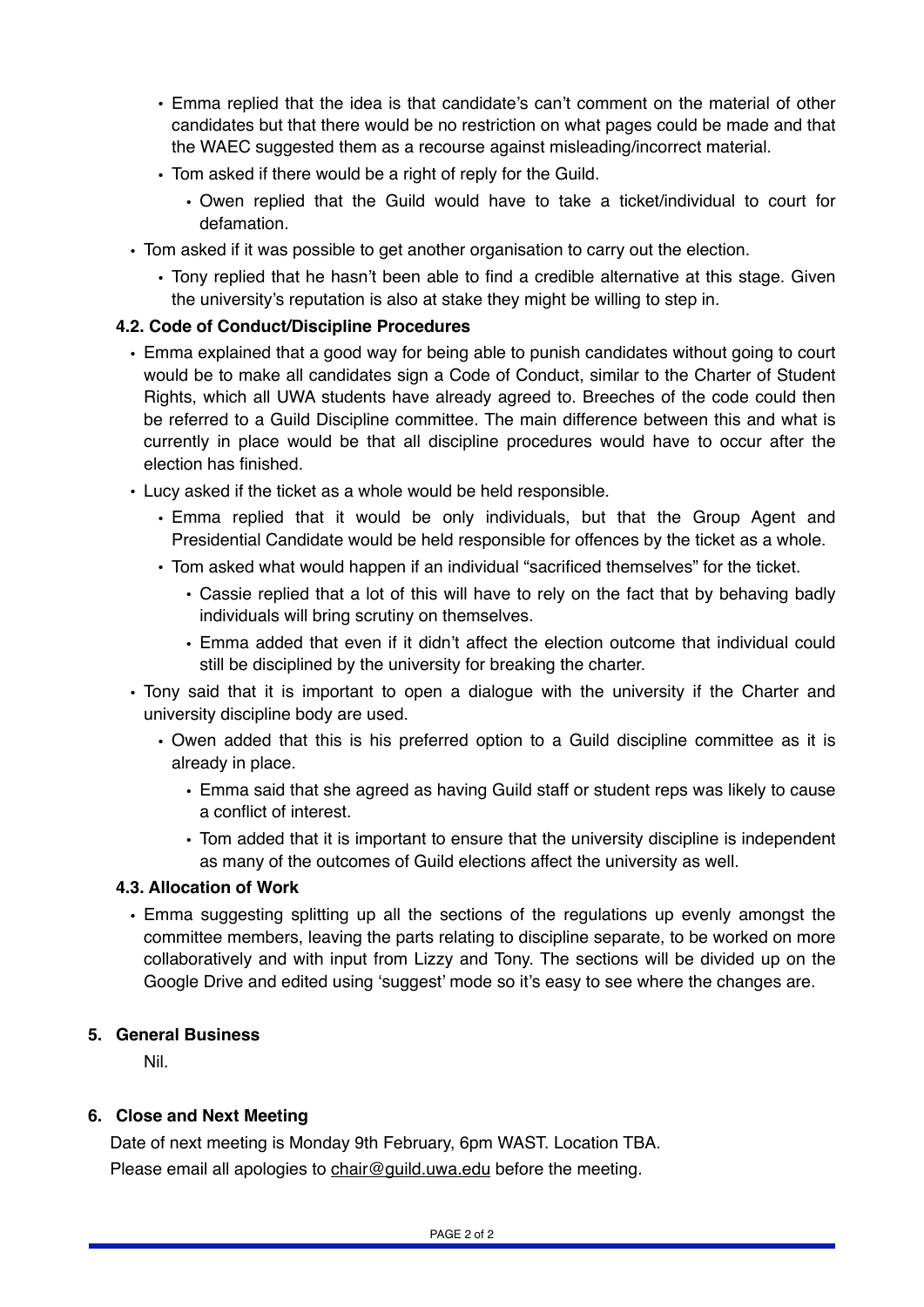

Meeting | 09/02/2015 | Minutes

M300, 35 Stirling Highway, Crawley WA 6009 chair@guild.uwa.edu.au | guild.uwa.edu.au

# **1. Welcome and Opening**

I would like to acknowledge that UWA is situated on Nyoongar land and the Nyoongar people remain the spiritual and cultural custodians of their land and that they continue to practice their beliefs, languages, values and knowledge. I would also like to acknowledge the Nanticoke tribe who originally inhabited the land on which Washington, DC is situated.

## **1.1. Attendance**

Emma Boogaerdt (Chair), Tony Goodman, Thomas Beyer, Owen Myles, Lucy Moyle, Cassie Lendich

#### **1.2. Apologies**

Lizzy O'Shea, Aiden Depiazzi

# **2. Confirmation of Previous Minutes**

## **2.1. Meeting 28th January 2015**

*Moved: Emma Boogaerdt Seconded: Lizzy O'Shea* **Passed unanimously.** 

**3. Business Arising from Previous Minutes**

Nil.

# **4. Guild Election Regulations**

#### **4.1. Sections 3-4, 15 and Code of Conduct**

- Emma explained that a rough Code of Conduct and changes to the Offences section of the regulations have been drafted. The current Code of Conduct includes most of the offences based out of the Offences section. Unsure how to draft it using 'legal' language. Current structure has a Guild Discipline Committee acting as the approval point to direct complaints on to the university Board of Discipline.
	- Tony added that the university indicated that they might create their own discipline body to deal with Guild elections.
	- Tom asked if the Guild committee has any purpose on it's own.
		- Emma replied that it will be good for filtering the complaints so that the university doesn't get overwhelmed with minor or joke complaints. -
- Emma asked whether it would be better to have all offences in the Code of Conduct or if some should be in the regulations?
	- Tony proposed separating them in terms of the powers of the Returning Officer, WAEC, and Guild/UWA Discipline.
	- Owen replied it would be better to keep them separate as the Returning Officer will only be enforcing the regulations so any offences relating to the administration of the election should be in there.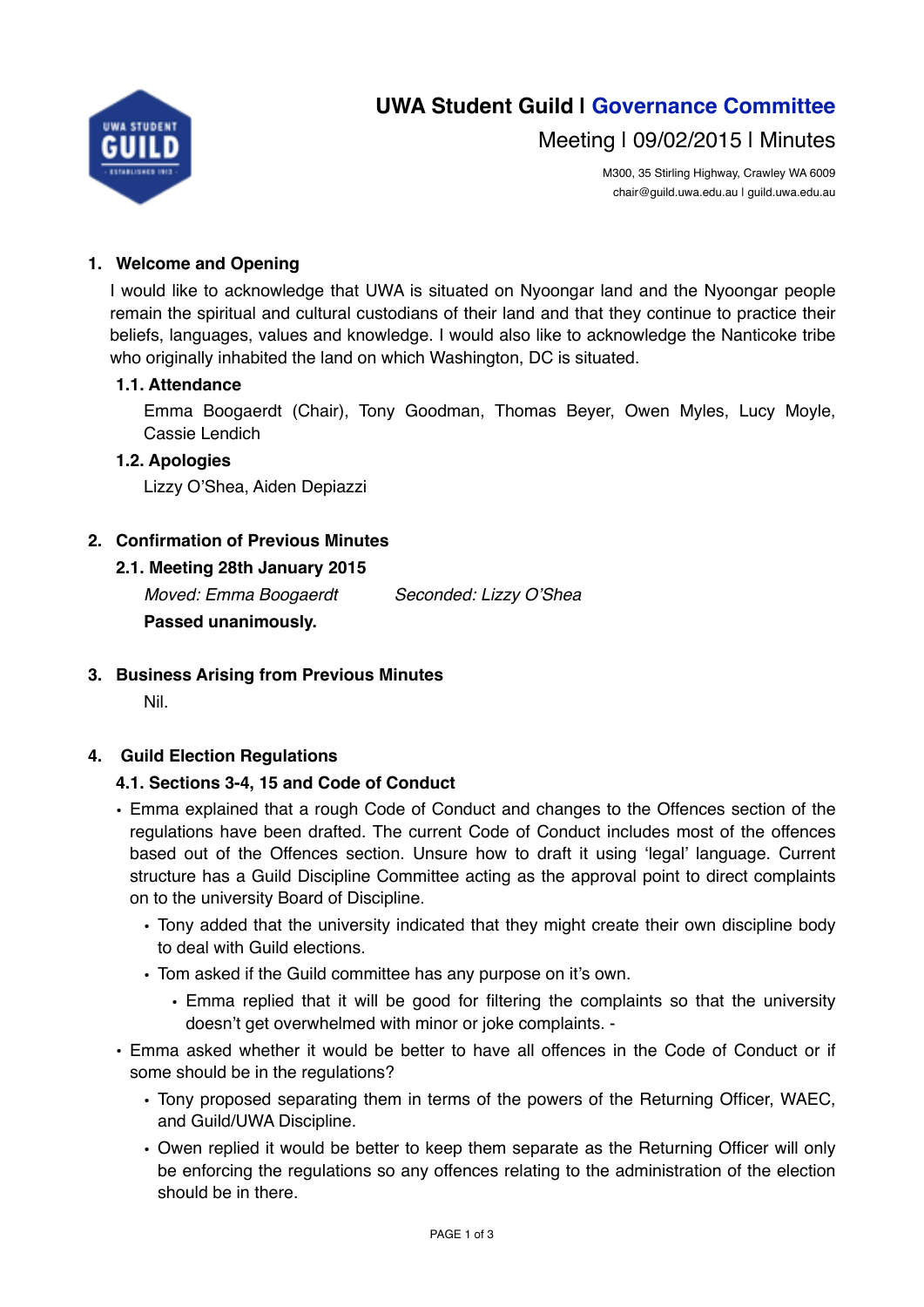### **4.2. Sections 9-10, 12-14, 15**

- Owen said that he had made some changes to the section on referenda in order to make the process more flexible. Referenda currently have to be held at the same time as the general election, but this isn't practical. Made changes so that a referenda can be held at any time, so long as it is 31 days after the announcement.
	- Tom asked why a referendum would be held.
		- Owen replied that it can be held to overturn a Guild Council decision. There is only one recorded according to the WAEC.

## **4.3. Section 11**

- Cassie said that she has made a number of changes to the Materials section, but has been hesitant to make too many decisions without clarity on what the RO will enforce; what does 'form' refer to.
	- Emma replied that the RO is willing to enforce any regulations relating to the physical 'form' of the material, e.g. enforce what mediums can be used in campaigning
- Cassie asked who spending cap and distribution of materials would be enforced by.
	- Tom replied that the RO is willing to enforce both.
	- Owen explained that much of the decision making about paper materials has come from the Guild Poster Policy.
- Cassie asked to clarify what should be inserted into clauses that refer to the Election Committee, as this body no longer exists
	- Emma replied that the RO will be replacing the Election Committee, and that much of what specifically will be enforced is a grey area. The WAEC has indicated that they don't want to be too heavily involved in the policing of the election so it is likely that they would only intervene in the case of a serious breach.
		- Owen added that the Commissioner referred to the WAEC as running the "6 metres around the polling booth" only, so it is somewhat unclear to what level they will police materials outside of that.
- Owen suggested changing the language of approving materials to say that the material has been "costed", as it doesn't imply that material has undergone a substantive approval process, but rather reflects that materials won't be checked, only costed.
- Emma added that the Environment Department has expressed concern over the amount of paper used in the election and has asked to include a reduction in the new regs.
	- Owen said that they had set a hard limit last year, but it might be a good idea to cut that again by 75%
		- Cassie said that there was concern over reducing paper use as social media was regulated, but given that is no longer true there should be no issue to cut the amount of paper that can be used.
	- Tom expressed concern that it might incentivise destroying material.
		- Lucy replied that she was in favour of reducing, especially as most students don't read the printed material extensively.

#### **4.4. Elections for Senate and NUS**

• Tom said that he had no major issues in his section so far.

#### **4.5. Sections 6-8**

• Lucy asked about how the provisions for candidates not being allowed to be bankrupt or insane worked.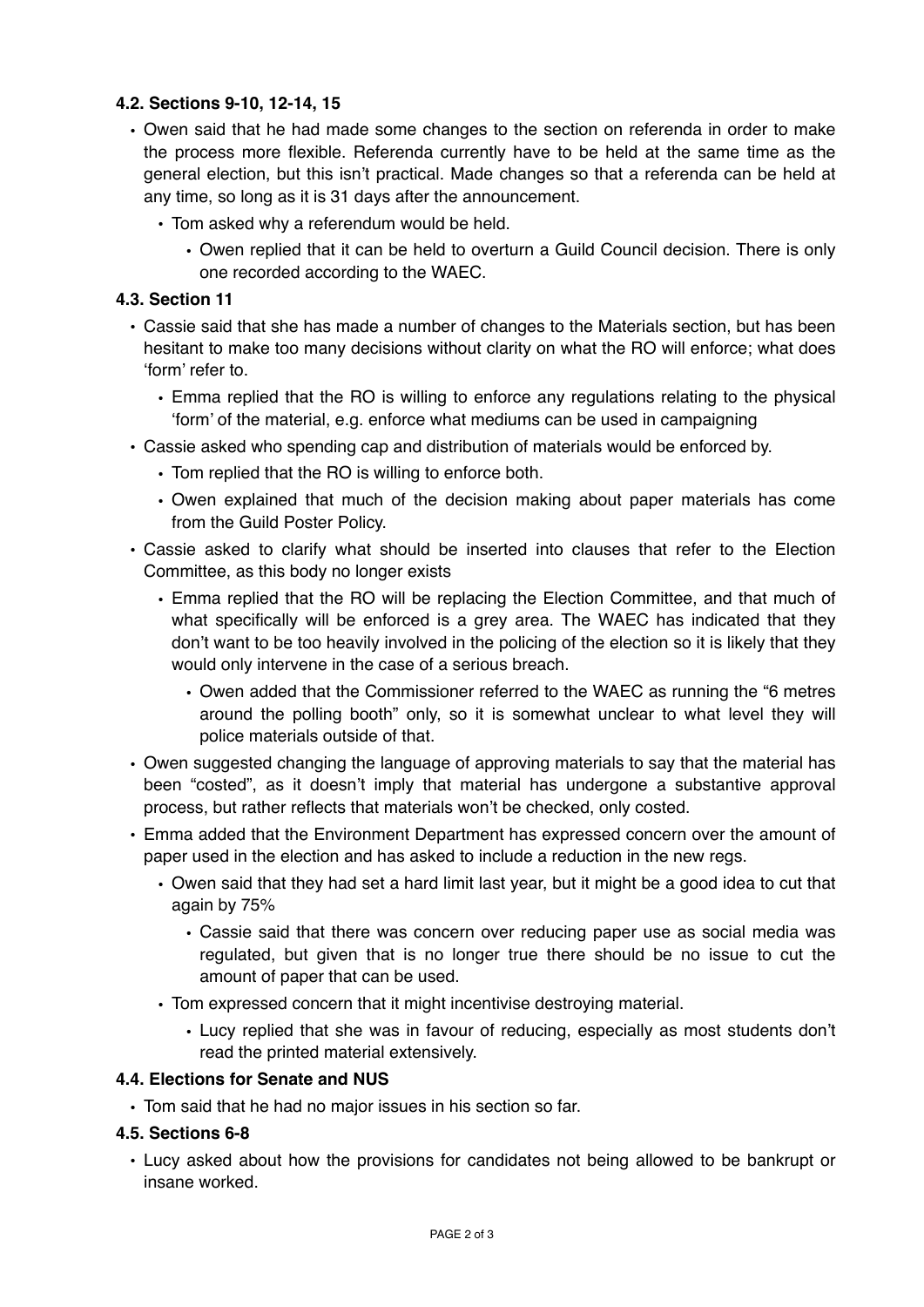- Cassie said that the term "certified insane" is no longer used, but that those provisions are standard.
- Tom suggested changing the provisions for who would take over as President if they were to die, so it wouldn't be the losing candidate.
- Emma suggested raising the price for the deposit for the President.
	- Owen said he was concerned that it would stop the election being 'free and fair'.
		- Tom replied that it would make people take the presidential candidacy seriously.
		- Emma conceded that it would probably not be approved by the WAEC as they might see it as a barrier for people to participate freely.
- Lucy asked about whether the Guild Notice Board was in use, and if there should be changes to how the RO communicates with candidates.
	- Emma replied that the noticeboard is used, but it might be worthwhile to include a provision stating that the RO must email candidates, or use a more direct form of communication, as the noticeboard is scarcely checked.

#### **5. General Business**

Nil.

#### **6. Close and Next Meeting**

Date of next meeting is TBA.

Please email all apologies to [chair@guild.uwa.edu](mailto:chair@guild.uwa.edu) before the meeting.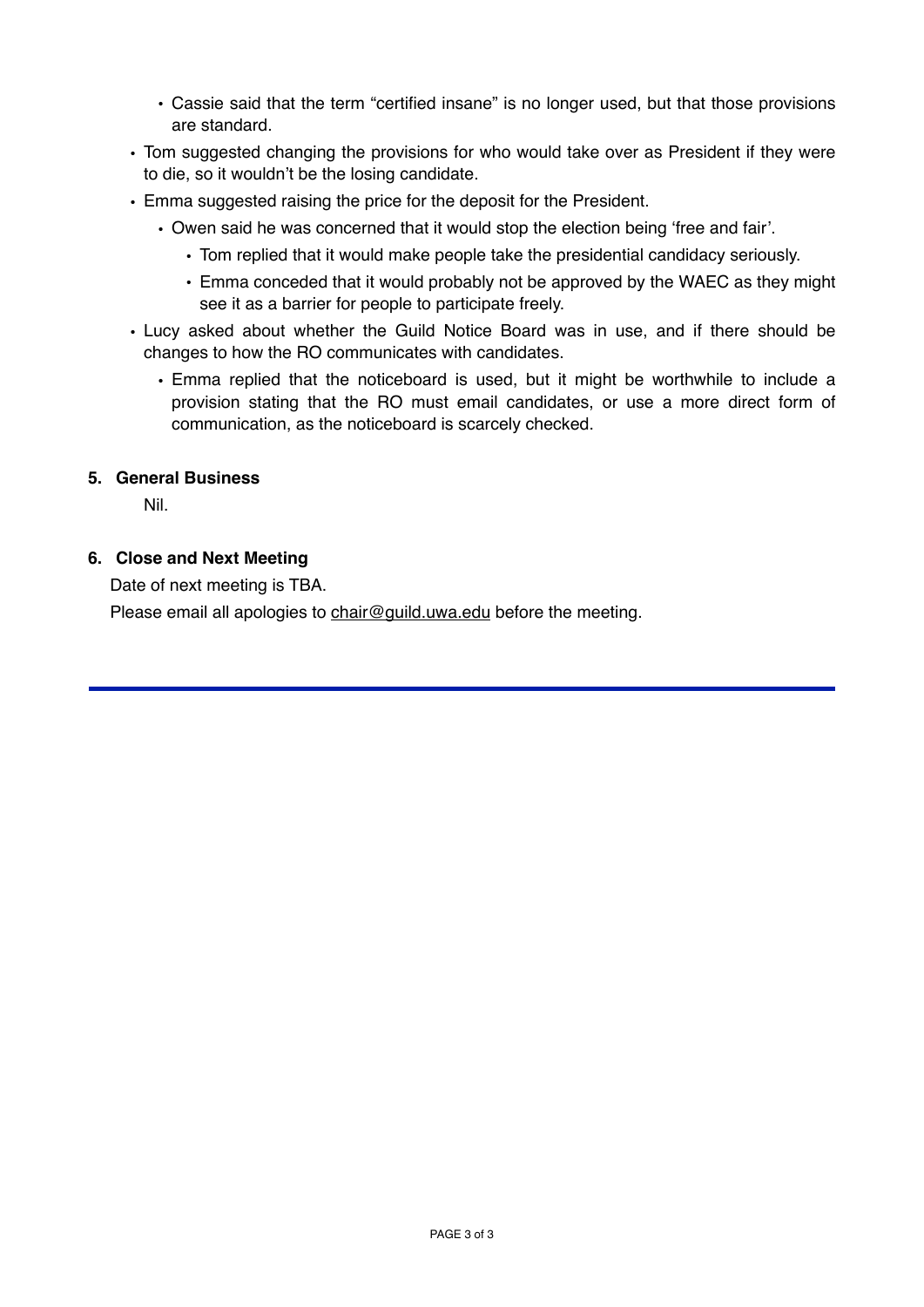

# Meeting | 24/02/2015 | Minutes

M300, 35 Stirling Highway, Crawley WA 6009 chair@guild.uwa.edu.au | guild.uwa.edu.au

# 1. Welcome and Opening

I would like to acknowledge that UWA is situated on Nyoongar land and the Nyoongar people remain the spiritual and cultural custodians of their land and that they continue to practice their beliefs, languages, values and knowledge. I would also like to acknowledge the Nanticoke tribe, who originally inhabited the land on which Washington, D.C is situated

# **1.1. Attendance**

Emma Boogaerdt (Chair), Chloë Keller (Executive Officer), Tony Goodman, Lizzy O'Shea, Lucy Moyle, Owen Myles, Aiden Depiazzi, Cassie Lendich, Samuel Shenton

1.2. **Apologies** Tom Beyer

# **2. Confirmation of Previous Minutes**

# **2.1. Meeting 9th February 2015**

*Moved: Emma Boogaerdt* Seconded: Lizzy O'Shea

**Passed unanimously.**

**3.** Business Arising from Previous Minutes Nil. 

# **4. Guild Election Regulations**

# **4.1. Code of Conduct/Discipline**

- Cassie discussed 'Code of Conduct' and suggested change 'willfully' to 'with intent'
	- o Links to Code of Conduct with the regulations
		- $\bullet$  624 (4) (a) (iii)
		- $-624(24)$
- Defamation falls under the Charter of Student Rights
- Emma asked if offenses are only punishable after the election, in the wider context of state/federal elections
	- $\circ$  Lizzy replied that she was told by the Commissioner that you can only punish candidates if they mislead the way people vote directly, like on how to votes. No punishments can be made during the election as it could alter the outcome.
- UWA Board of Discipline will deal with breaches at the end of the election.
- Discussed punishable offences, breaches and alternative penalties to disqualification from office (in case of candidate not achieving office).
	- $\circ$  Owen said that fines do currently exist in regulations, enforceable by Tribunal max. \$250
	- $\circ$  Breach can influence academic progress eg expulsion
		- Tony suggested withholding grades.
- If students breached code of conduct straight to board
- Provisions for punishing non-candidates/non-students: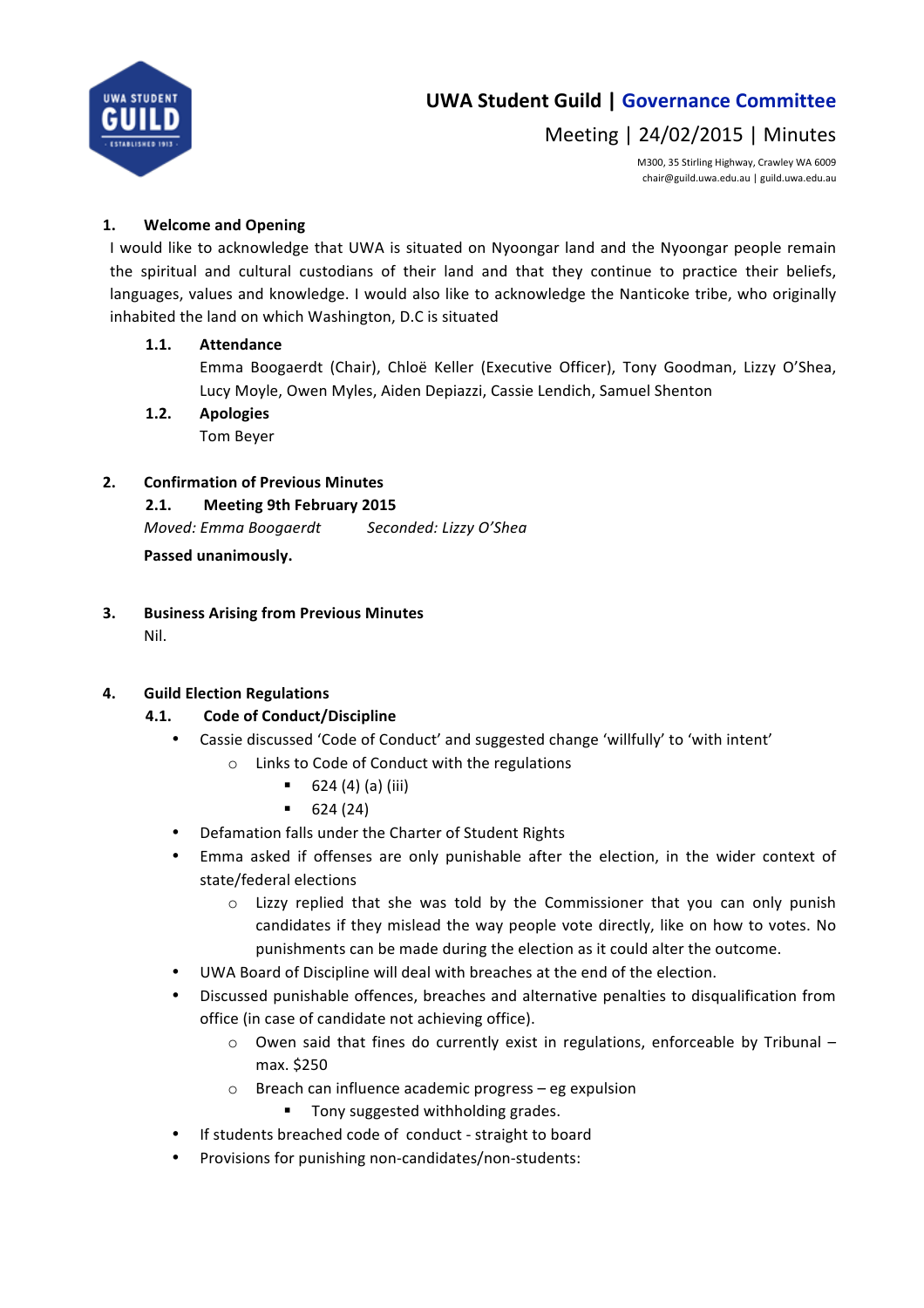- $\circ$  Tony said if you aren't a student and are campaigning security would be sent to physically remove non student from location. That person would be registered as a disturbance.
- $\circ$  Returning Officer has discretion to remove candidate form ballot
- Code of Conduct iii Offenses vii Covers all extra misc stuff
- Returning Officer to receive complaints
	- $\circ$  Aiden suggested a formal procedure was needed for making a complaint
		- Lizzy agreed, saying that casual chats with RO disadvantages independent candidates
		- Casual phone calls can occur, although email follow-up will formalise the complaint.
	- $\circ$  What is currently written in is that complaints will be filtered by Guild and passed on to University.
- Emma said she will make sure the regulations & code of conduct are linked.
- Currently speeches are considered as "distributing election material" necessary to reinforce the link from regulations to code of conduct.

# **4.2. Cost/Form**

- Form includes distribution
- Define cost of material
	- $\circ$  "costed" approved in form, not in content (Returning Officer)
	- $\circ$  How to votes are free so cost is 0.
- Tony said that some sort of authorisation needed "This message is authorised by..."
	- o Returning Officer stamps something as costed but they can't authorise
- A group agent nominates to be elected to a ticket.
- "Electoral Official" is the Returning Officer
- "Election Official" is the election committee / Tribunal
- Emma suggested a Code of Conduct for Group Agent / Presidential Candidate
	- $\circ$  Unnecessary as form signed by Group Agent already fulfils that

# **4.3. Timeline**

- Regulations sent to:
	- $\circ$  Council by end of March (1 month)
	- $\circ$  Senate by May
		- Lizzy will email Deidre about the senate process
	- Regulations in place by June 2015.

# **4.4. Death of a Candidate**

- Lucy asked about amending the section regarding death of a candidate
	- $\circ$  Owen suggested the following to be included; "In the unlikely event of the death of a candidate, the Returning Officer has the discretion to act in an appropriate manner."

#### **4.5. Overall Changes**

- Cassie changing all use of the term approved/unapproved to costed/uncosted.
	- $\circ$  eg 632.2H changing the name of an 'approval forms' to 'approval costing form'.
- 632.4 Costing Cassie to reduce costing to 75% of current cost.

#### **5. SOC Club Grants Policy**

Sam discussed Special Project Grants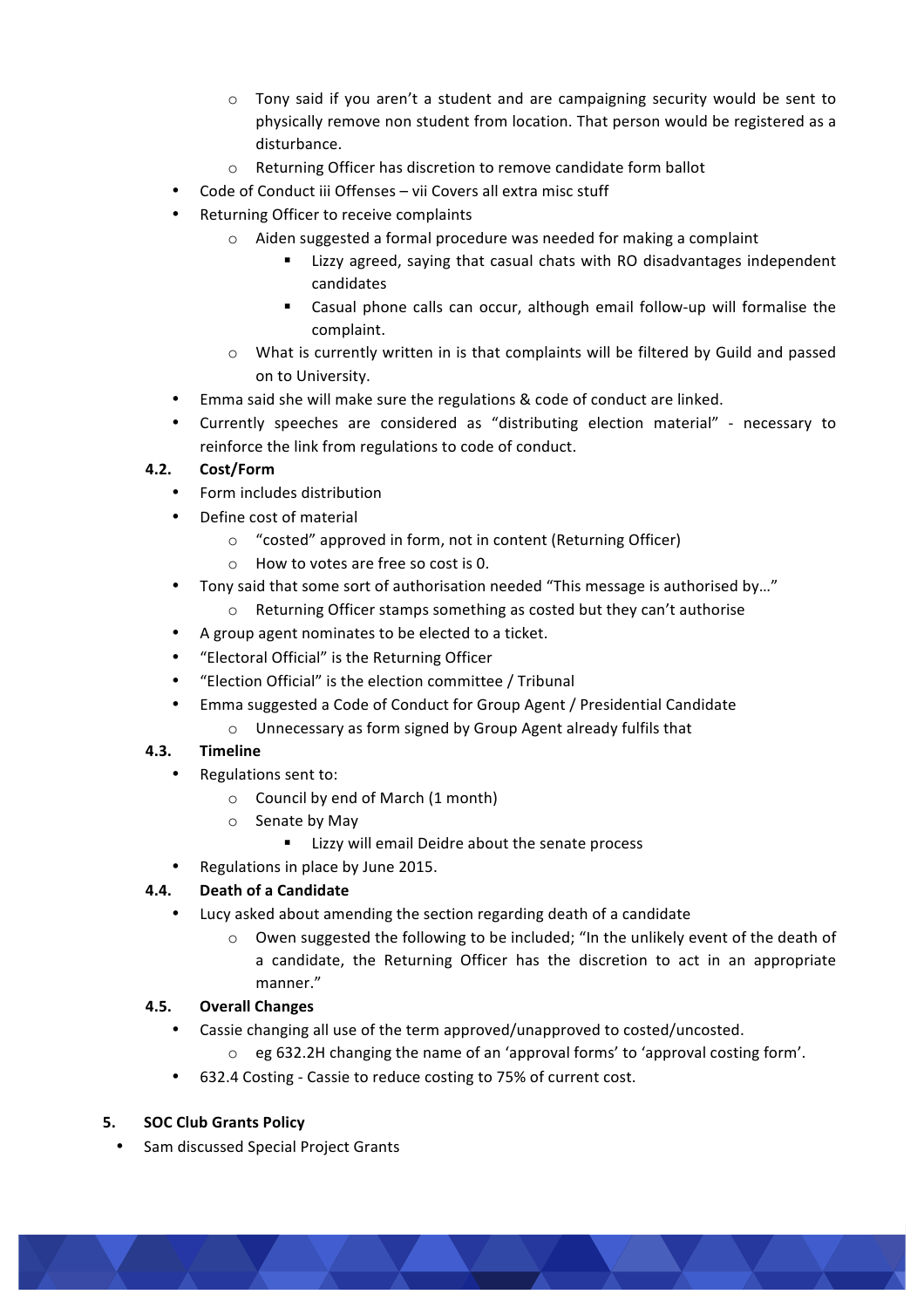- Changes to be made:
	- O'Day to O-Day throughout the document (and write in full as Orientation Day in first instance)
	- Website shouldn't be a capital W
	- Section 19 & 20 merge clauses and change 'clubs' to 'a club'
	- Logos need to be updated

## **That this Governance Committee endorses the SOC Guild Club Grants Policy, as presented, in form.**

*Moved: Lizzy O'Shea Seconded: Emma Boogaerdt* **Motion carried unanimously.**

#### **6. General Business**

Nil. 

#### **7.** Close and Next Meeting

Date of next meeting is scheduled for next week, at the same time, i.e. Monday 2<sup>nd</sup> March, 12pm. Location TBA.

Please email all apologies to chair@guild.uwa.edu before the meeting.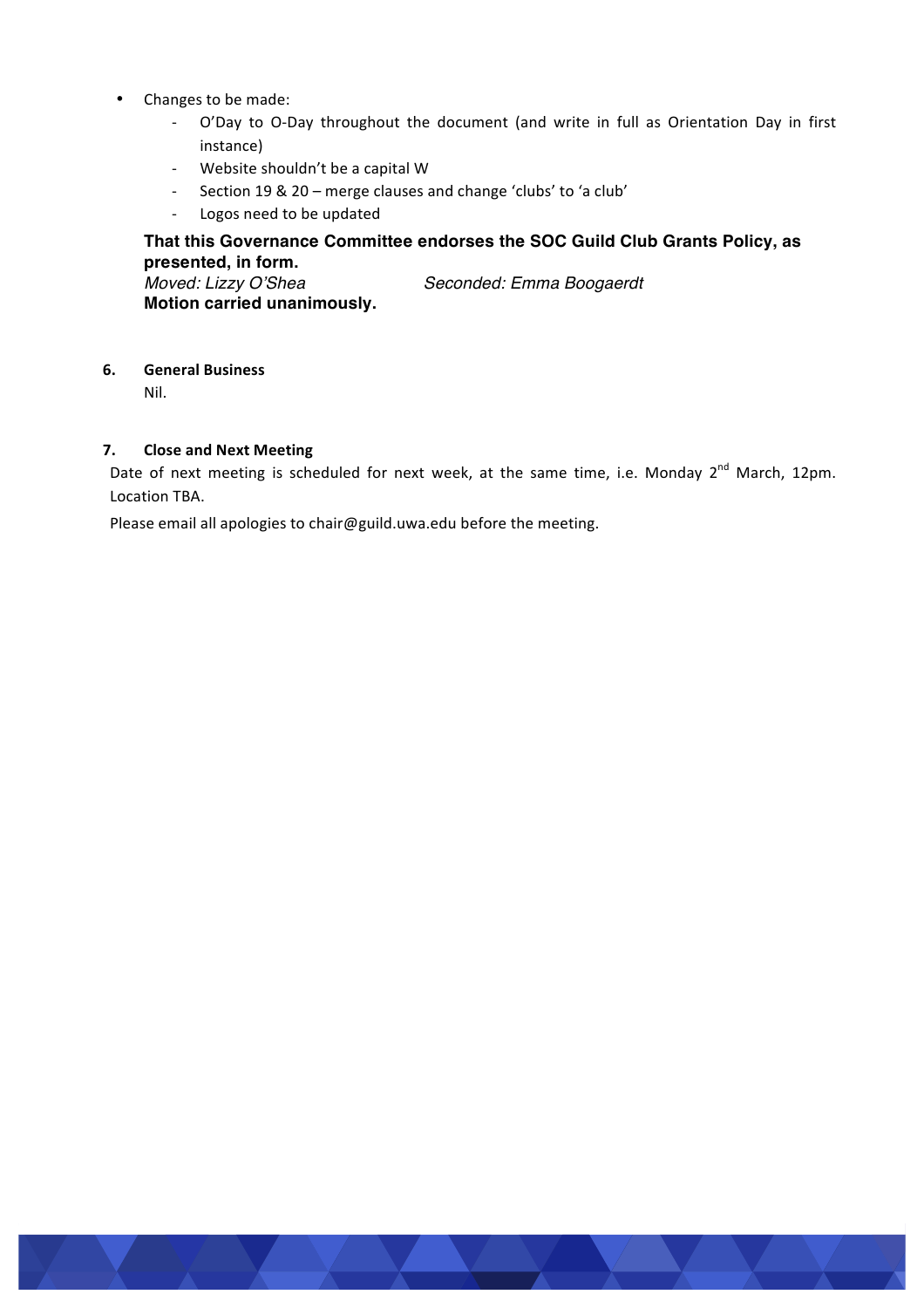

# #6 Meeting Minutes May 4, 2015

M300, 35 Stirling Highway, Crawley WA 6009 chair@guild.uwa.edu.au | guild.uwa.edu.au

## **1. Welcome and Opening**

I would like to acknowledge that UWA is situated on Nyoongar land and the Nyoongar people remain the spiritual and cultural custodians of their land and that they continue to practice their beliefs, languages, values and knowledge.

## **1.1. Attendance**

Emma Boogaerdt (Chair), Tony Goodman, Lucy Moyle, Cassie Lendich, Andre Schoombee, Chloe Keller (Executive Officer).

# **1.2. Apologies**

Tom Beyer, Lizzy O'Shea, David Ellis, Aiden Depiazzi.

## **1.3. Proxies**

Liam Staltari (for Aiden Depiazzi)

## **2. Confirmation of Previous Minutes**

# **1.1. Meeting 9th March 2015**

*Moved: Emma Boogaerdt* 

#### **3. Business Arising from Previous Minutes**

Nil**.**

#### **4. Guild Election Regulations**

#### **1.1. Overall Changes**

Emma met with Ron Kamp (WAEC) recently to discuss the regs. Major changes to draft 4 are:

- Index at front of each section
- Electoral tribunal (it's been left in, can remove it later if necessary)

 $\circ$  Tony to find out if they have election tribunals at other WA universities.

Cassie suggested to keep in the content about old tribunal but change the name of the body.

Returning Officer  $\longrightarrow$  Tribunal  $\longrightarrow$  Commissioner

Tony noted if you have a complaint you can write to the commissioner, but they won't do anything until after the election.

#### **4.2 Legality of document**

- Tony said (on Kim Heitman's advice) we seriously need to consider putting the regulations in front of a barrister or legal group, to make sure this document stands up in court.
- Cassie suggest a solicitor wouldn't be as expensive.
- Emma said this would need to be passed at next Guild Council Meeting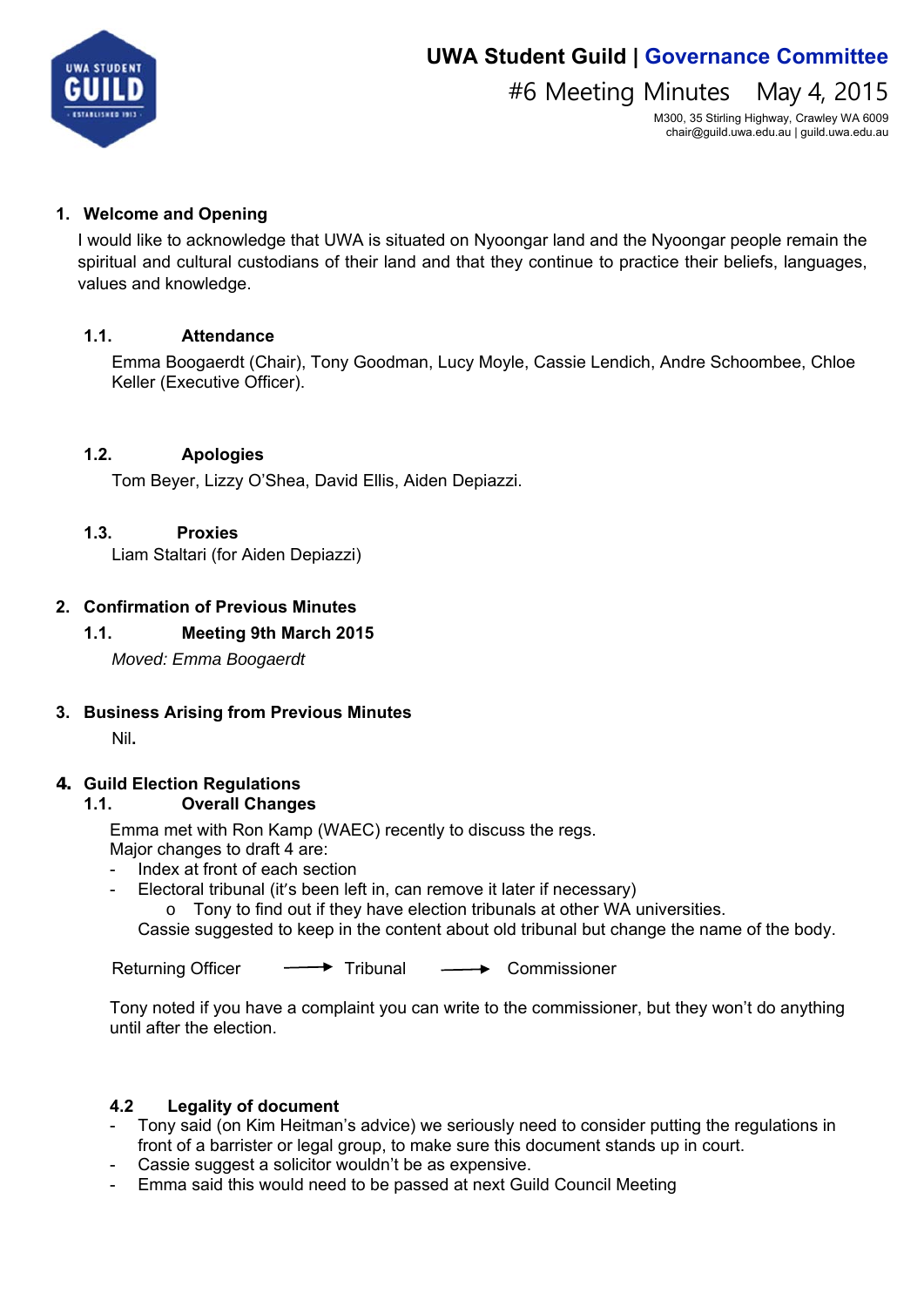4.30pm Tony left the meeting.

#### **4.3 Issues / Changes**

- Cassie noted if you refer to a term (in the definitions) and refer to it again later on, it needs to be capitalised. eg Election Material.
	- o It depends on whether you are referring to a defined term or not defined (eg the use of the word Day or day - context).
- Define the term Scrutineer
- **Schedules** 
	- o Table C: Sports Council reference as there are changes happening, do we remove "sports rep", add in "sports council rep" later?
	- o Table D: ISSD needs to be moved from this table as they do not have a vote.
- Chloe noted that Section 638 was repeated twice
- Chloe to give Emma all of her numbering/grammatical changes once Emma has heard back from WAEC.
- Cassie & Andre will then proof new draft of the document.

#### **6. General Business**

Nil.

#### **7. Close and Next Meeting**

Meeting closed at 4: 55pm

Next meeting scheduled for same time next week; Monday 11<sup>th</sup> May, 4pm. Meeting Room 1. Please email all apologies to chair@guild.uwa.edu before the meeting.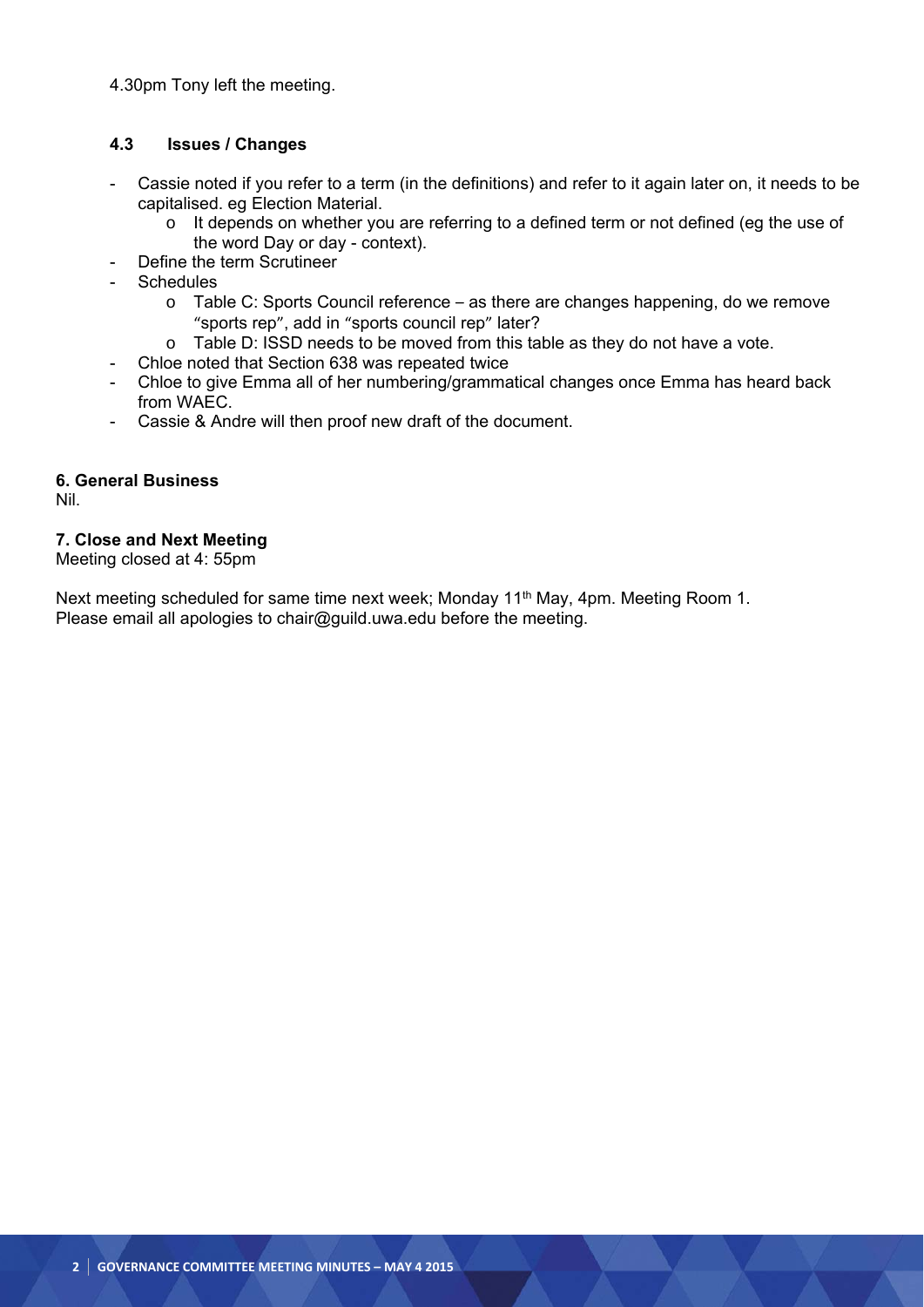

Meeting | 11/05/2015 | Minutes

M300, 35 Stirling Highway, Crawley WA 6009 chair@guild.uwa.edu.au | guild.uwa.edu.au

# **Welcome and Opening**

I would like to acknowledge that UWA is situated on Nyoongar land and the Nyoongar people remain the spiritual and cultural custodians of their land and that they continue to practice their beliefs, languages, values and knowledge.

# **1.1. Attendance**

Emma Boogaerdt (Chair), Tony Goodman, Chloe Keller (Executive Officer), Lucy Moyle, Andre Schoombee, Aiden Depiazzi, Cassie Lendich, David Ellis

**1.2. Apologies**  Lizzy O'Shea, Tom Beyer

**2. Confirmation of Previous Minutes** 

**2.1. Meeting 9th March**  *Moved: Emma Boogaerdt Seconded: Lucy Moyle*  **Passed unanimously.** 

**3. Business Arising from Previous Minutes**  Nil.

# **4. Guild Election Regulations**

- Emma met with University secretary, Deidre, who said regs are too long. o Try & mesh 'code of conduct' & discipline process right down.
- Tony said the next stage is to put it through a legal body/lawyer to see what is unnecessary. eg Jackson McDonald, Elizabeth Tillock
	- o Tony said we may need to spend \$10k. He will put it through for cost, then put it through SRC for vote.
- Deidre said she'd put it through senate.
	- $\circ$  Deadline:  $8<sup>th</sup>$  June to get in for Senate. Has to go through May Council, or via circular.
- Tony & Emma are meeting with WAEC on Friday (15<sup>th</sup> May).
- Deidre & Sue Code of Conduct. Everyone agreed CoC is necessary, students still bound by Student Charter.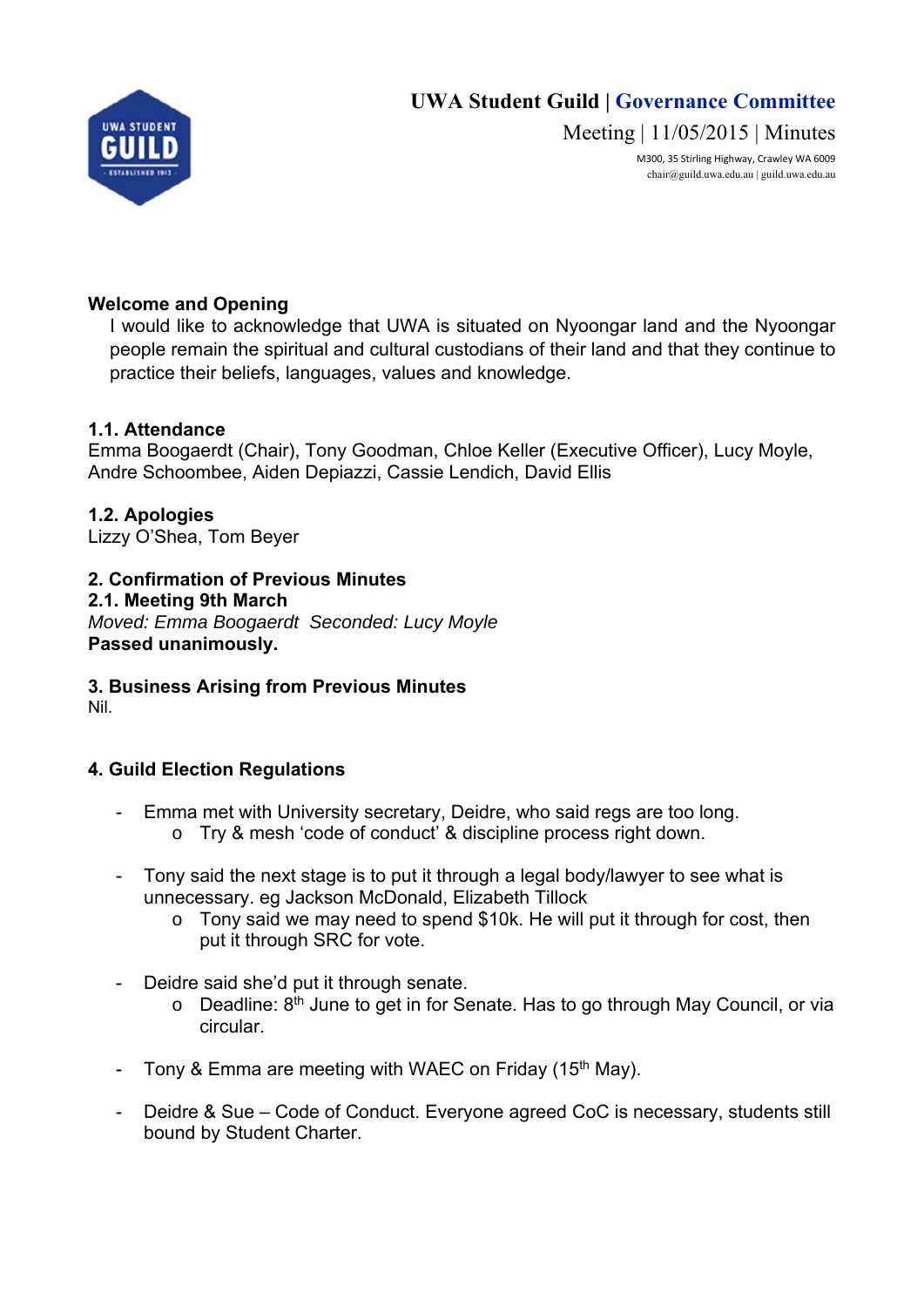- Emma said she will cut out tribunal section from new version.
- Brief for Lawyer
	- $\triangleright$  No contradictions
	- $\triangleright$  All needs to make sense
	- $\triangleright$  It is possible to simplify or cut down areas
	- $\triangleright$  Align the whole document
	- $\triangleright$  Document needs to stand up in court
	- $\triangleright$  Also needs to be accessible for students, practical
	- $\triangleright$  Numbering flow of document
- Deidre didn't think it was necessary to have a review committee, prior to board of discipline.

During elections; need some policing mechanism on campus. Keep Code of Conduct in there.

# **Election timetable:**

- Senate needs to be advertised 60 days before (every 2 years).
- Guild president has to run for Senate rep and Guild president.
- Black out period ends when you collect first round of material. 5pm Sept 11?
- As soon as your material has been costed (formerly approved)

# **5. Close and Next Meeting**

Meeting adjourned at 5.10pm. Date of next meeting is TBA.

Please email all apologies to chair@guild.uwa.edu before the meeting.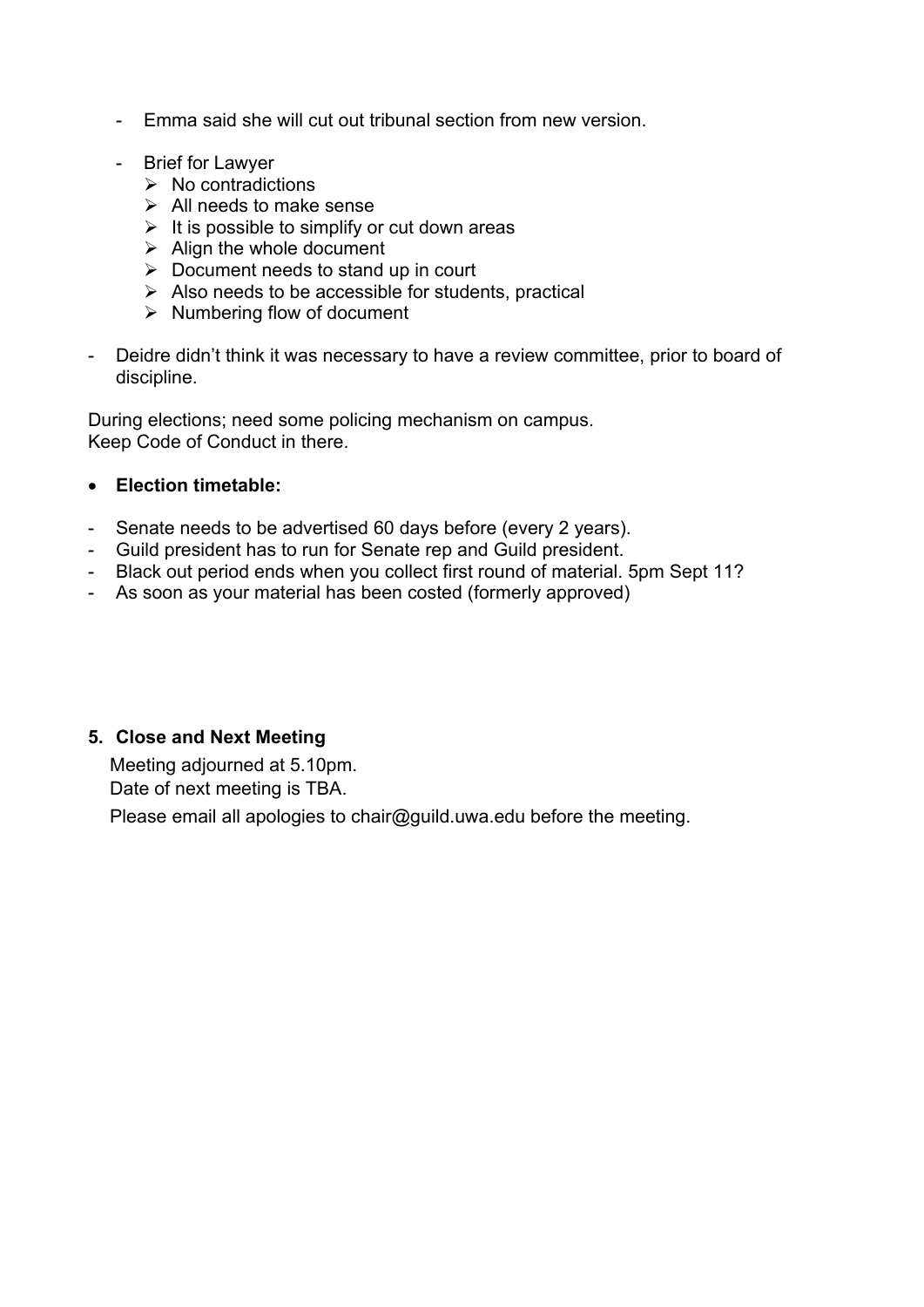

**UWA STUDENT GUILD**  The University of Western Australia M300, UWA Student Guild ‐ 35 Stirling Hwy, Crawley WA 6009 (08) 6488 2295| hello@guild.uwa.edu.au facebook.com/UWAStudentGuild | @UWAStudentGuild

# Governance Meeting #7 Minutes 1:00pm July 29, 2015

#### **1.0 WELCOME AND OPENING**

Emma welcomed staff and students and acknowledged that UWA is situated on Nyoongar land. She paid her respects to Nyoongar elders past and present, and acknowledged the Nyoongar people remain the spiritual and cultural custodians of their land and that they continue to practice their beliefs, languages, values and knowledge.

#### **1.1 Attendance**

Emma Boogaerdt (Chair), Tom Beyer, Lucy Moyle, Andre Schoombee, Aiden Depiazzi, Cassie Lendich, Tony Goodman, Chloe Keller (Executive Officer), Lizzy O'Shea, Sam Shenton (part‐meeting)

#### **1.2 Apologies**

David Ellis

#### **2.0 CONFIRMATION OF PREVIOUS MINUTES**

Emma will send around the previous minutes from May 11 meeting.

#### **3.0 BUSINESS ARISING FROM PREVIOUS MINUTES**

Nil

#### **4.0 AGENDA FOR SEMESTER TWO**

#### **4.1. RSD Rules/Constitution**

- ‐ Emma will ask Kelly Dunn, Residential Students' Department president to draft up some rules.
- ‐ Emma asked if anyone wants to take on this project or prefer to do it as a group?
- ‐ Tony suggested Equity & Diversity Committee might have guidelines that could be used.

#### **4.2. Guild Regulations**

- ‐ Emma said this is a big, complicated document that might need dividing up into sections, like we did with Elections regs.
- ‐ Tony asked if it's an entire re‐write or just an edit, and suggested we might need to give to lawyers again to polish.
- ‐ Emma agreed, but said lawyers are end step. Aim is to make the Guild regs more practical and accessible.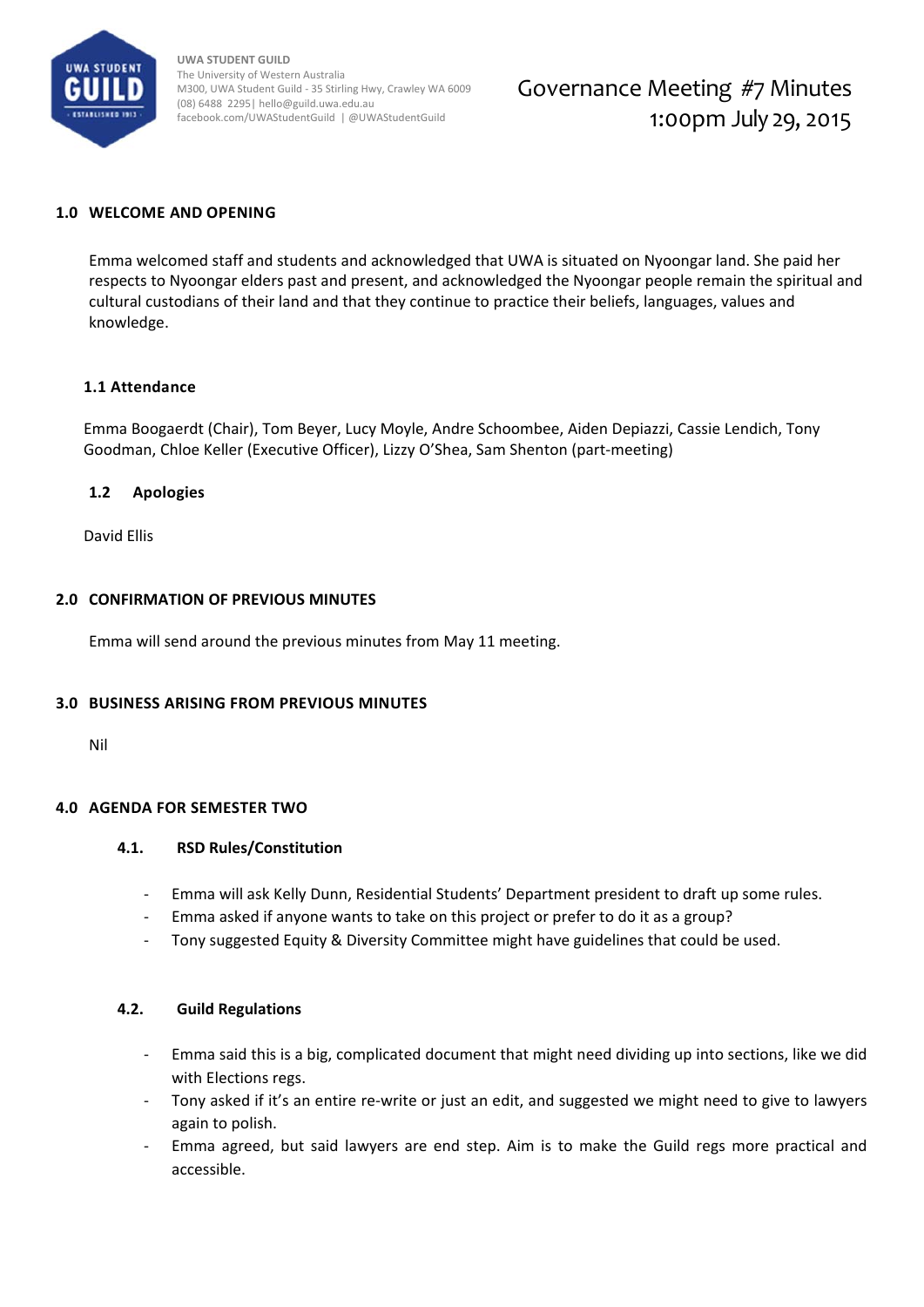These regs will need to go through Guild Council, Senate & the Annual General Meeting (where quorum = 100 people).

#### *Lizzy joined the meeting at 1:20pm*

- Keep it simply. Pick best practice for eg removing people, elections & keep it uniform, where possible between departments.
- ‐ One section in the documentshould be called "quorum" rather than a heading under each committee section.
- ‐ Emma said she will divide up the document & send to the relevant people, set a deadline
	- o In that email she will ask each person to state what their quorum is etc.

#### **4.3. In‐Camera Minutes Policy**

- Lizzy passed this policy in 2014, with Bennett
- ‐ Governance committee to investigate how to manage In‐Camera minutes
- Long term issue with in-Camera minutes is that it's very hard to track progress, when you aren't keeping a record of minutes
- Need to decide who can access the minutes (anyone on Guild Council?) & in what form
- Lizzy suggested a hard-copy of the minutes be kept in a safe (rather than password protected online document)
- Lizzy noted that due to sensitive nature of some in-camera discussions (eg staff contracts, police matters) the safe to sit with Guild President or HR office
- ‐ Tony to organise a safe for Lizzy's office

#### **4.4. NUS KPIs**

- ‐ Cassie has draft email from Owen
- ‐ Lizzy said we want to see some things improve, put some things in about National Conference She suggested we have a document "UWA Student Guild's expectations for NUS for this year".
	- ‐ Emma to circulate the KPIs to relevant people (Tom, Rida, herself)
		- ‐ Give KPIs a grade, Governance meet to combine grade
	- ‐ Emma to flag at council tonight. Figure out process, she will email Owen again.
	- Lizzy to check emails from last year
- ‐ Tony said we need to comply with what was passed last year
- ‐ Emma suggested we apply document & see how well it works this year, how effective it is
- ‐ Include policy on disaffiliation, with red lights

#### *Aiden left the meeting at 2:00pm*

- Make amendments to the document each year
- We should discuss this again after implementation
- ‐ Breaking it down is a good idea

#### *Sam Shenton joined the meeting at 2:5pm*

#### **5. General Business**

- **5.1. SOC Policies – Tenancy Documents** (circulated prior to the meeting)
	- *Clubroom Tenancy Agreement* for review, is mostly finalised.
	- *Storage Tenancy Agreement* needs reviewing in terms of what clauses are still relevant after alteration of the original agreement, most of these are highlighted.
	- *Mailbox Policy* for review, mostly finalised.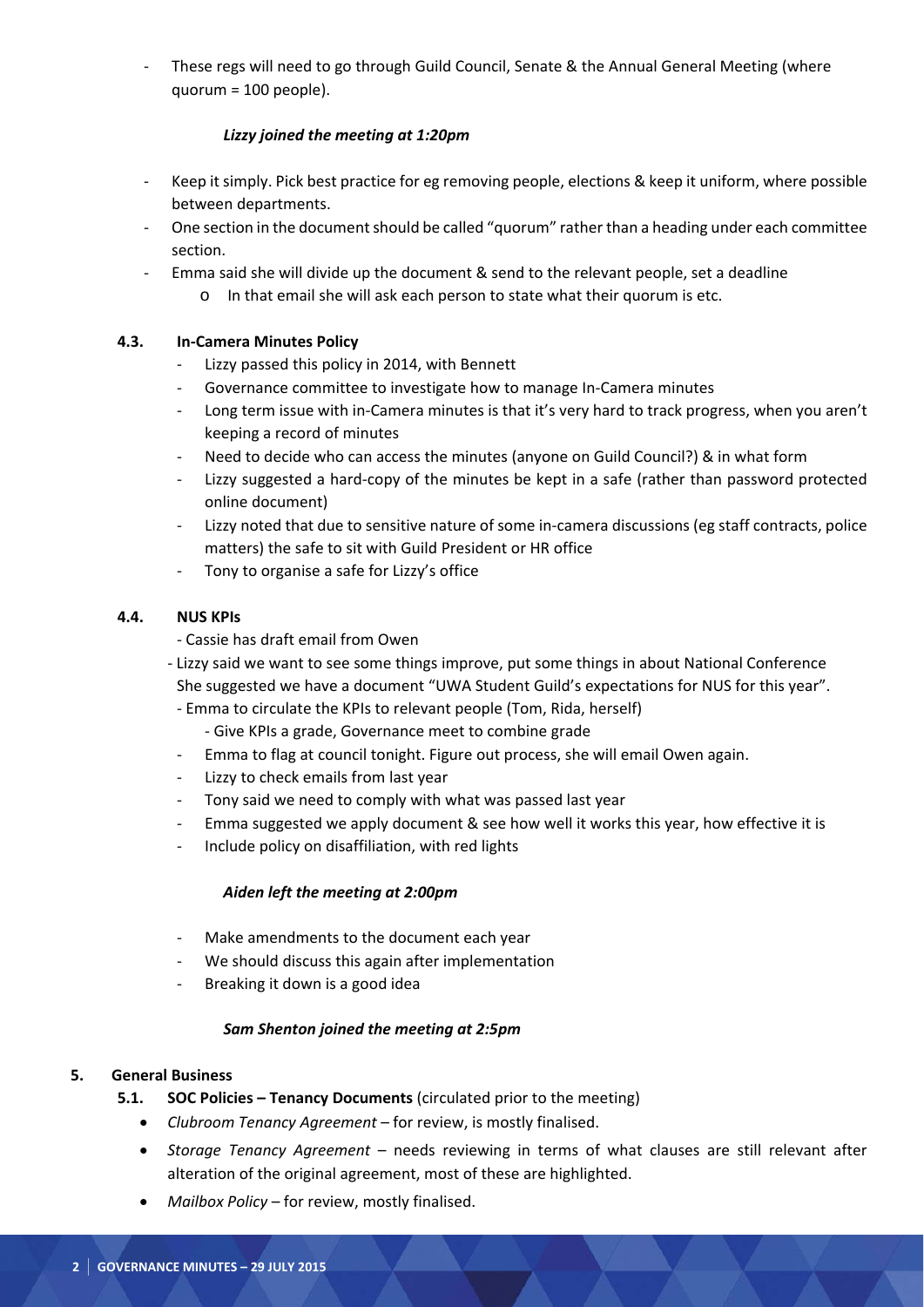- *Room Access Policy* for review, finalised with consultation.
	- o Sam noted that these documents have all need a rewrite for quite some time.
	- o He has split them in 2 sections: Storage + Clubroom Agreements
	- o Tony asked if Insurance Policy has been mentioned in the document, as it needs to be.
		- eg The Guild does not accept any liability for the loss or theft of belongings Clubs are supposed to submit asset list (every 6 months?)
		- **To meet insurance claim, clubs would have to provide an asset list**
	- o Tenancy Committee (5 people) details under SOC rules
	- o Emma to moves these documents via circular.

#### **6. Close and Next Meeting**

- o Meeting adjourned at 2.15pm. Date of next meeting is in 3 weeks' time: Wednesday 19 August, 1:00pm
- o Please email all apologies to chair@guild.uwa.edu before the meeting.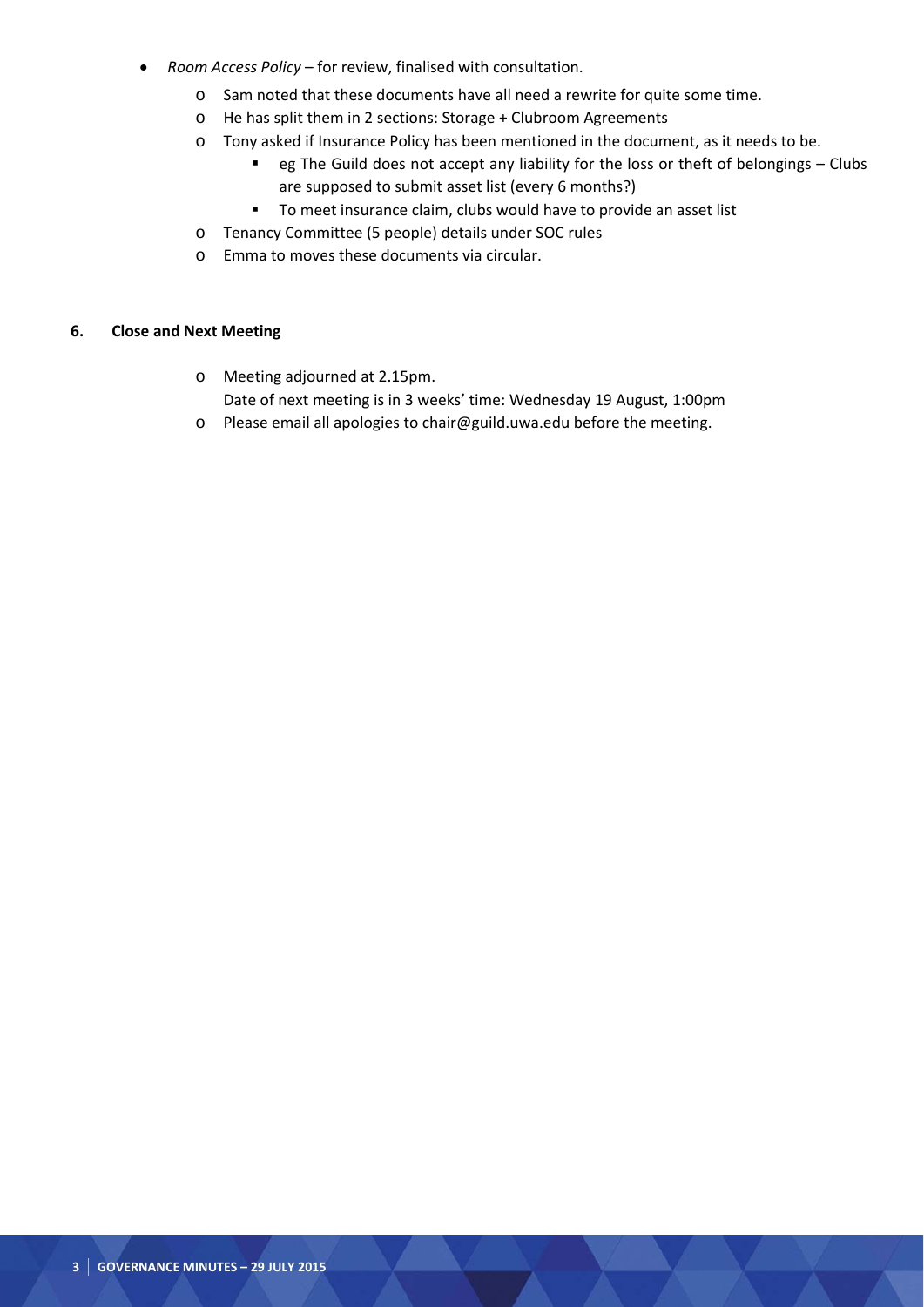

Meeting | 26/08/2015 | Minutes

M300, 35 Stirling Highway, Crawley WA 6009 chair@guild.uwa.edu.au | guild.uwa.edu.au

#### **1. Welcome and Opening**

I would like to acknowledge that UWA is situated on Nyoongar land and the Nyoongar people remain the spiritual and cultural custodians of their land and that they continue to practice their beliefs, languages, values and knowledge.

#### **1.1. Attendance**

Emma Boogaerdt (Chair), Tony Goodman, Lizzy O'Shea, Tom Beyer, Lucy Moyle, Andre Schoombee, Aiden Depiazzi, Cassie Lendich, David Ellis

#### **1.2. Apologies**

Chloe Keller (Executive Officer), Aiden Depiazzi

#### **2. Confirmation of Previous Minutes**

#### **2.1 Meeting 29th June 2015**

*Moved: Emma Boogaerdt, Seconded: Lizzy O'Shea* **Passed unanimously.** 

**3. Business Arising from Previous Minutes**

Nil.

#### **4. NUS Key Performance Indicators**

- Emma suggested going through the KPIs in order and creating the final grades by averaging out those submitted by the various Office Bearers.
- Lizzy explained that she had done reports for KPIs 1, 2, and 6 even though she wasn't directed to, because she felt it was important for the NUS President to also be reviewed.
	- o The Committee agreed with this and agreed to include these KPI evaluations in the broader consideration.

4.1 KPI 1 - That the paid, full-time, NUS National Office Bearers meet, either in person or via *telephone (or other common communication channel), the equivalent UWA Student Guild Office Bearer at least once every academic semester.*

o The Committee assigned an overall grade of 'A'

4.2 KPI 2 - That the paid, full-time, NUS National Office Bearers provide a reasonable level of *support for the equivalent UWA Student Guild Office Bearer*

o The Committee assigned an overall grade of 'B'

**4.3 KPI 3 ‐** *That the part‐time paid and volunteer NUS National Office Bearers provide a reasonable level of support for the equivalent UWA Student Guild Office Bearer.* 

- o The Committee assigned an overall grade of 'D'
- o Lizzy added that much of the work left undone by some of the unpaid NUS OBs had been picked up by the President and GenSec

4.4 KPI 4 - That the NUS shall circulate to the UWA Student Guild President a copy of the budget *by the end of May each year.*

o The Committee assigned an overall grade of 'A'

4.5 KPI 5 - That the NUS shall draft, circulate and publish the results of an affiliate satisfaction *survey, measuring the position of member organisations on the current operations of the NUS.*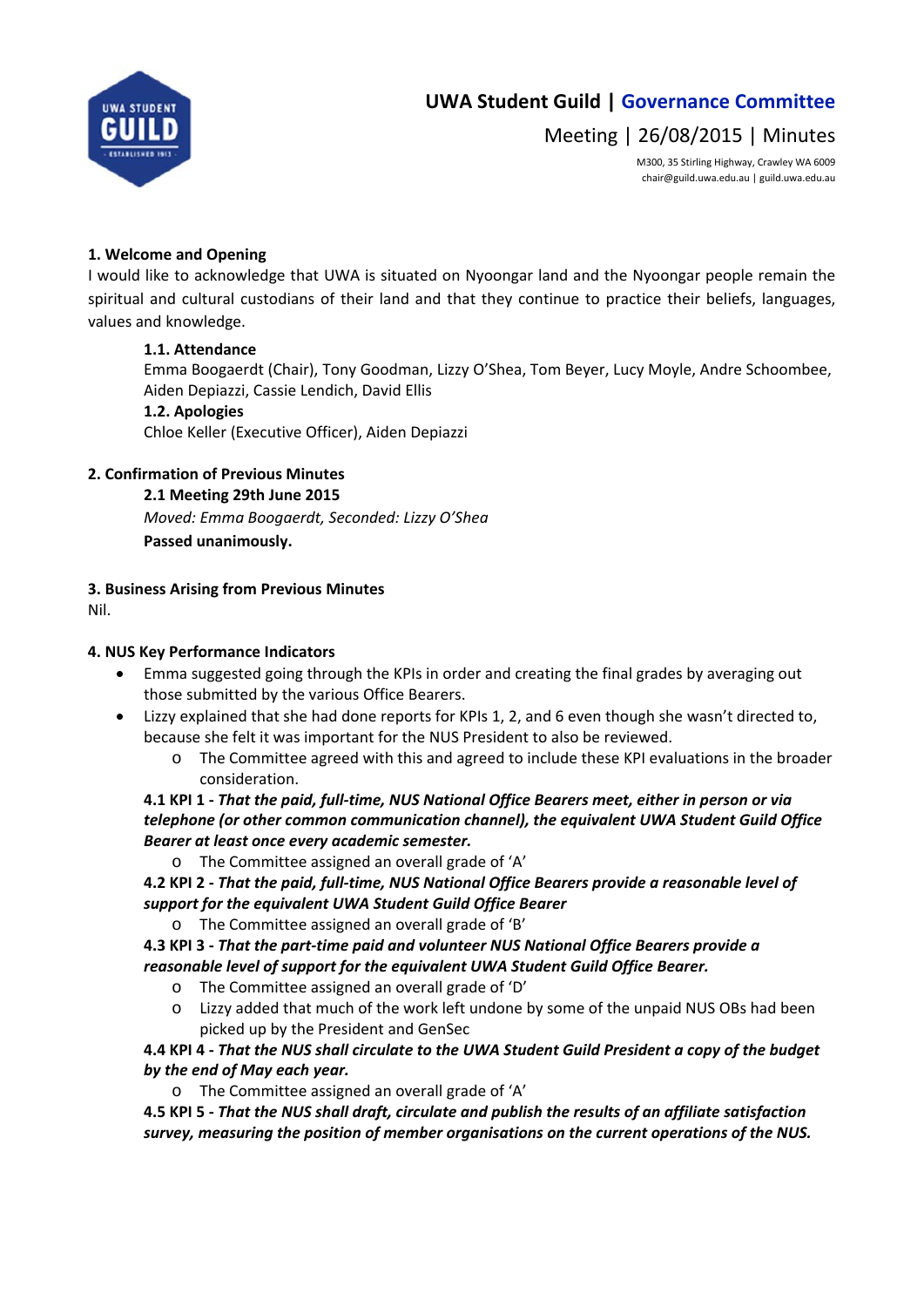- o The Committee didn't grade this KPI as NUS wasn't made aware of the requirement to do a survey and hence it would be unfair to grade them on this.
	- Lizzy added that there have been good feedback mechanisms provided so far this year.

## **4.6 KPI 6 ‐** *That the National Officer Bearers attend all student conferences related to their portfolio.*

o The Committee assigned an overall grade of 'B'

4.7 KPI 7 - That the NUS shall endeavour to run the NUS National Conference at as low a cost to *delegates and the NUS as possible. The cost of the NUS National Conference shall not increase at a rate greater than the inflation rate.*

o The Committee didn't grade this KPI as the cost of National Conference has not yet been received.

# **4.8 KPI 8** *– That the NUS shall conduct an independent annual audit of their finances*

o The Committee assigned an overall grade of 'A'

## 4.9 KPI 9 - That the actions and policy of the NUS are substantially in line with the interests of the *UWA student body. These interests may include UWA Student Guild policies.*

The Committee assigned an overall grade of 'A' and used the NUS Constitution as a guide for judging this KPI.

# **4.10 KPI 10** *‐ That, on balance, the NUS has made substantial progress towards achievement of its stated policy goals*

- o The Committee assigned an overall grade of 'A', using the defeat of fee‐deregulation as the main goal to judge, given that has been the main work of the NUS in the past year.
- o It was noted that much of the work NUS does is lobbying and campaigns so it is difficult to judge progress through outcomes.
- The overall grade for 'NUS' therefore averages out to a 'B'.
- Emma noted that the KPIs should probably be updated before the second review in November to include all the NUS Office Bearers and make some of the questions clearer.

# **5. RSD Rules**

- Emma explained that Cameron Payne and Kelly Dunn from the RSD had send through a draft Constitution for the RSD for consideration. There seem to be a number of issues, one being that they should be 'rules' not a constitution.
- Cassie said she had spent a considerable amount of time reviewing the document and didn't think it appropriate to pass at the moment. She had re‐worked about half the document which could act as a guide to the RSD for fixing the rest of it.
- The Committee identified the following areas/issues:
	- o Language was overcomplicated and needs to be simplified down (e.g. use of henceforth unnecessary)
	- o Lacking clarity between who is a 'member' of the RSD
	- o Confusion around the use of committee/committee member
	- o No clarity around voting and proxies
	- o Provision for current President to be R.O. unclear
	- o Sections 13.1, 8.3
- Emma said she would send the feedback back to Kelly and Cam and delay moving the item from tonight's Guild Council meeting.

# **6. In‐Camera Minutes Policy**

- Emma explained that last year a motion was moved at Guild Council to have an in‐camera minutes policy drafted, so discussions in camera were recorded.
- Lizzy said it was easy to keep an encrypted copy of the minutes online and suggested the rest be stored locked in the finance office. It would be possible for people at the meeting to read over the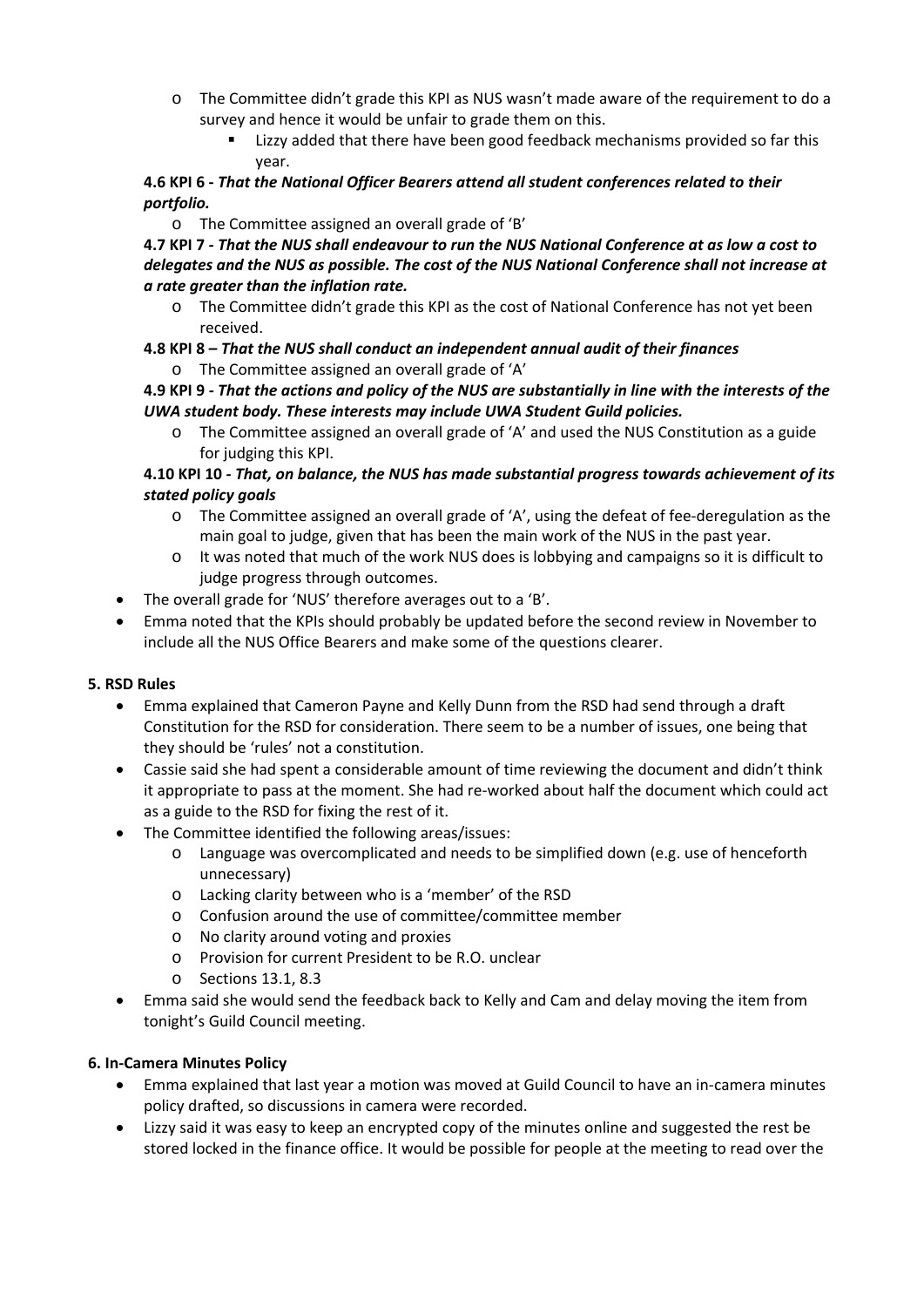minutes temporarily, and there could be a sign-out book so if a photocopy etc got out it was easy to identify who would have taken it.

- o Tony suggested the Guild President or Managing Director's office might be more fitting as often in camera items relate to staff matters, so having the minutes stored in a staff space would be inappropriate.
- Emma said the policy would be given a bit more thought and then some of the Committee could begin drafting.

#### **7. Close and Next Meeting**

Date of next meeting TBA.

Please email all apologies to chair@guild.uwa.edu before the meeting.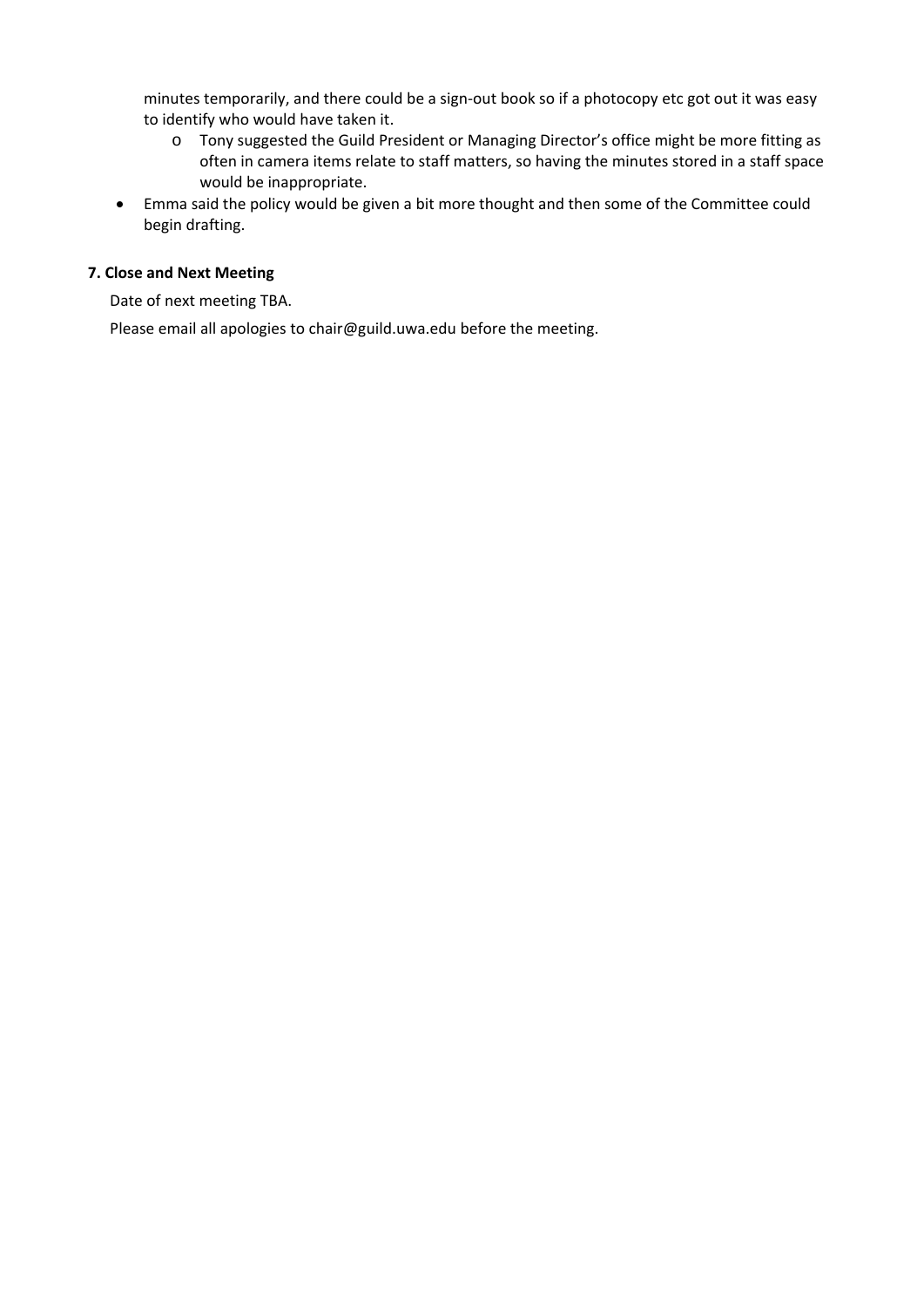

Meeting | 07/10/2015 | Minutes

M300, 35 Stirling Highway, Crawley WA 6009 chair@guild.uwa.edu.au | guild.uwa.edu.au

#### **1. Welcome and Opening**

I would like to acknowledge that UWA is situated on Nyoongar land and the Nyoongar people remain the spiritual and cultural custodians of their land and that they continue to practice their beliefs, languages, values and knowledge.

## **1.1. Attendance**

Emma Boogaerdt (Chair), Lizzy O'Shea, Lucy Moyle, Tony Goodman, Cassie Lendich, David Ellis, Andre Schoombee, Chloe Keller (Executive Officer)

**1.2. Apologies** Tom Beyer

## **2. Confirmation of Previous Minutes**

**2.1 Meeting 26th August 2015** *Moved: Emma Boogaerdt, Seconded: Lizzy O'Shea* **Passed unanimously.** 

# **3. Business Arising from Previous Minutes**

Nil.

#### **4. RSD Rules**

Cassie summarised substantive changes & spelling errors. She said some of the clauses are inconsistent and confusing.

Clause 5.3 implies that there is eligibility criteria for members to vote, but there are none in the rules so this is confusing.

> *5.3 A Member that is eligible to vote in the RSD election and unable to attend the election, may proxy their vote to another Member of their college.*

- o If there is no eligibility criteria, it should be removed.
- o Emma suggested we may need to outline how to proxy vote.
- o If position is that all members are entitles to vote, perhaps include a clause that states that

Clause 7.1 is confusing with the use of incoming vs outgoing

*7.1 The Executive and Office Bearers of the Department, other than the Inter‐College Sports President, shall be elected by the outgoing and ingoing Committee at the Annual General Meeting, and shall consist of…..*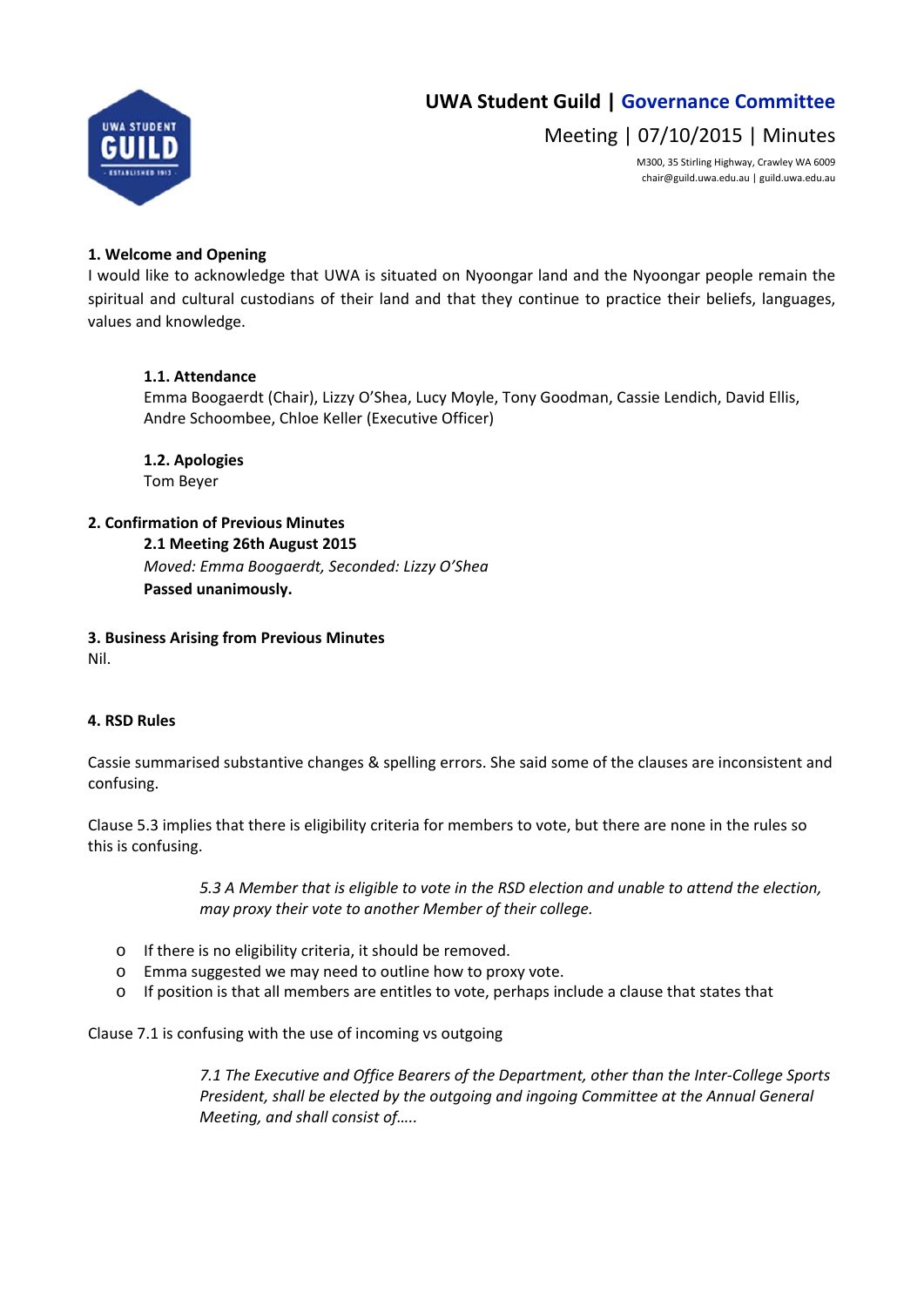- o It doesn't make sense & needs to be clarified.
- o eg Clause 15.2 states the Guild Department Officer shall be the President of the RSD.
- o Lizzy thinks they should have never been called President. It should be called RSD Officer, and be elected at AGM or Committee Meeting
- o Cassie agreed that maybe President shouldn't be included in 7.1
- o Lizzy doesn't want regs in our Statue Book to have errors and not make sense.
- o In notification to Cam, Tony suggested we need to state "inconsistencies for clause X, still outstanding issues that we need to iron out. This is our recommendation for the wording… etc"
- o Lizzy said that you can't just pass things that aren't endorsed by Governance Committee.

#### Clause 13.1 –

*Subject to these Rules, the Executive, subject to the approval of the committee as conferred through the passing of a motion in a meeting of the committee, except in circumstances where this is not possible and the matter is of significant and sufficient urgency, to be accounted for at the immediate following committee meeting, have the power to:* 

- o Cassie said this needs to be split into 2 separate clauses. The Powers in one part and then a new part, 13.2 stating the committee does not have the power to…
- o The same needs to happen for clause 10.1 and 30.2 (split into 2 parts).

#### **Other issues:**

- Numbering issue at  $26/27$  no 26.2, not 27
- Inconsistency ‐ Clause 28.1 mentions Article 2.2. Nowhere else refers to 'article"
- Clause 18.1 List of (a), (b), (c) can't have full stops at the end of those sentences, you need a semi‐colon and then the word 'and' between (c) & (d)
- Clause 30.2 'ineffectual' not a clear use of the word
- $\triangleright$  Governance committee resolves to recommend a resubmitted document to Cam. We draft changes & state, "This is our proposal. Governance are happy with it."
- $\triangleright$  Cassie said we need to know the intention of some of these clauses, So Emma to set up another meeting with him, and ask 'what to you mean by 'elected by outgoing/incoming committee.. ' etc Emma to email him this afternoon.

#### **5.1 Environment Department Rules**

Add a clause in 'the following terms are defined in Guild regulations'

With regards to Clause 4.3, Cassie asked why it's stating 'not withstanding at 4.2' ?

*4.3 Notwithstanding 4.2, Project Managers shall have such powers as the Environment Officer deems necessary.*

- Andre said there's no clause in these stating how to remove a project officer
- Split up manager and team members and move into a different area.
- No way to remove a deputy office Deputy Officer voted in by Enviro Council
- Refer to Guild regs?